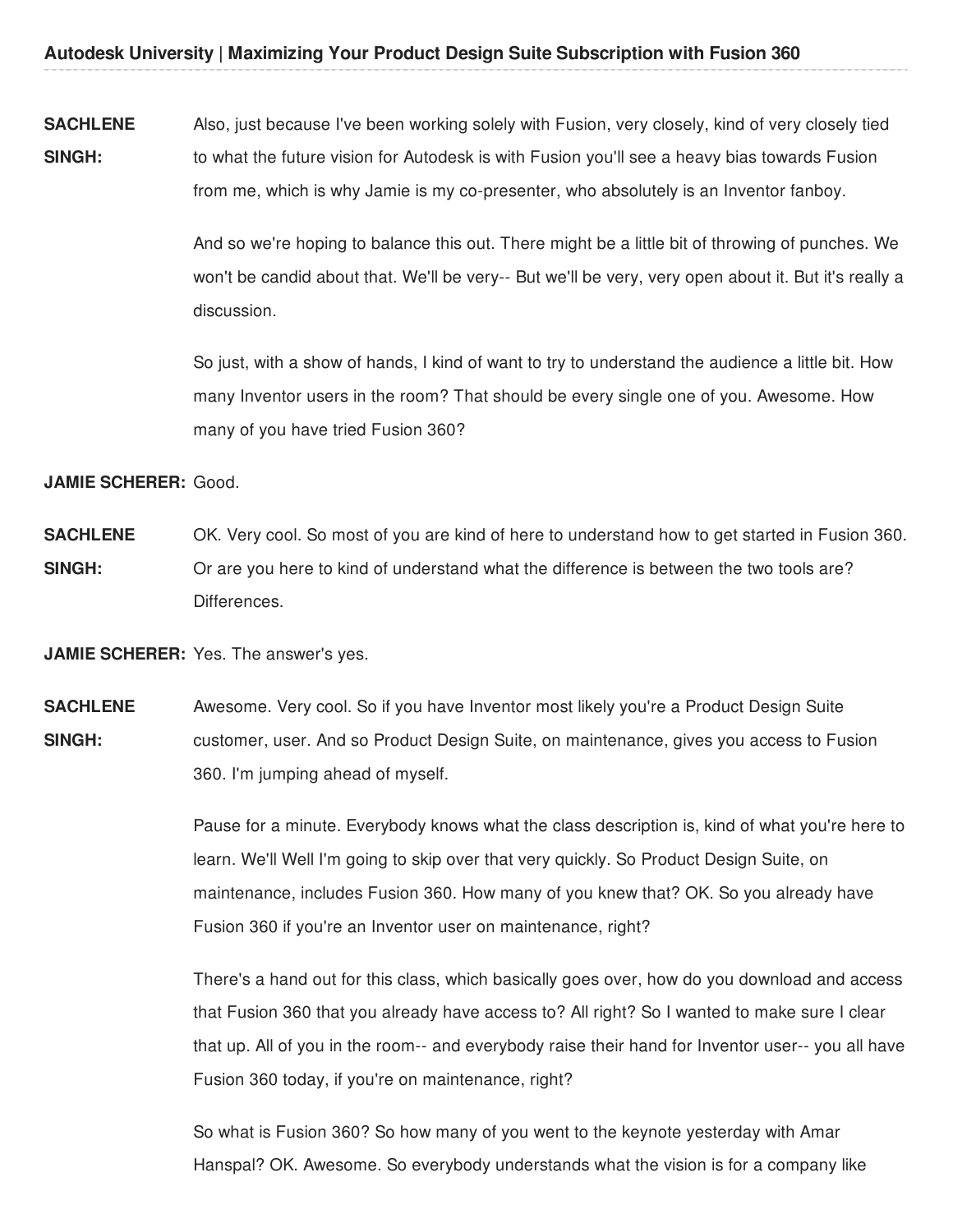## Autodesk?

We clearly see the promise of the cloud. We clearly see where the industry is going. And as somebody that is a competitor in this industry we absolutely want to be on the forefront and be the company that is setting trends. So I kind of want to set the stage with that.

Autodesk has been in the CAD space for a very, very long time. We started with AutoCAD over 30 years ago. And we've been in the 3D CAD space for over 15 years now. When you talk to any 3D CAD user there are certain themes that you hear. Certain things that they love about their tools. But also certain things that are not easy to work with or work around.

And so we went out and we, obviously, have a lot of users, so we spoke to a lot of users. And we tried to understand, what are sort of the barriers to being innovative? What are you seeing out there that prevents you from designing better products, or it takes you longer to design better products? What's holding you back? And what can we do better?

And this is a little bit of a glimpse into what we heard. Reduce design tool overhead. We really don't want a tool that has a huge learning curve associated with it. So a few days to learn the tool, if not a few weeks, and then definitely months to master it. So we want a tool that is launch and fairly easy to get into.

We want to simplify data handoff between departments. How many people here agree with that? You work with an industrial designer. You do mechanical design. All of the sudden you can't talk to each other. You send your designs to a machinist. All of the sudden you have to start talking, what file format? How are you doing this? Where should I put it? And they send you an email, should I put it on Dropbox? Is it the assembly? Is it the drawing? Where did I put the part file. So all of the sudden data is not very easy to share.

And the third huge barrier that we've always had with design tools is, I have Inventor, or SolidWorks, or whatever other tool and I have it installed on my work computer. And I'm here for 9, 10 hours a day. But now I've gone home and I just realized I have an idea that I want to implement or there's a change somewhere and I need to make it, because there's a facility in China that's going to be cutting parts very shortly, et cetera, et cetera.

All of the sudden you really don't have access to be able to do that, right? So we wanted to be able to give access to our users anywhere. We wanted to be bring down the hardware requirements that-- all of your hardware for you to be able to run a legit CAD product.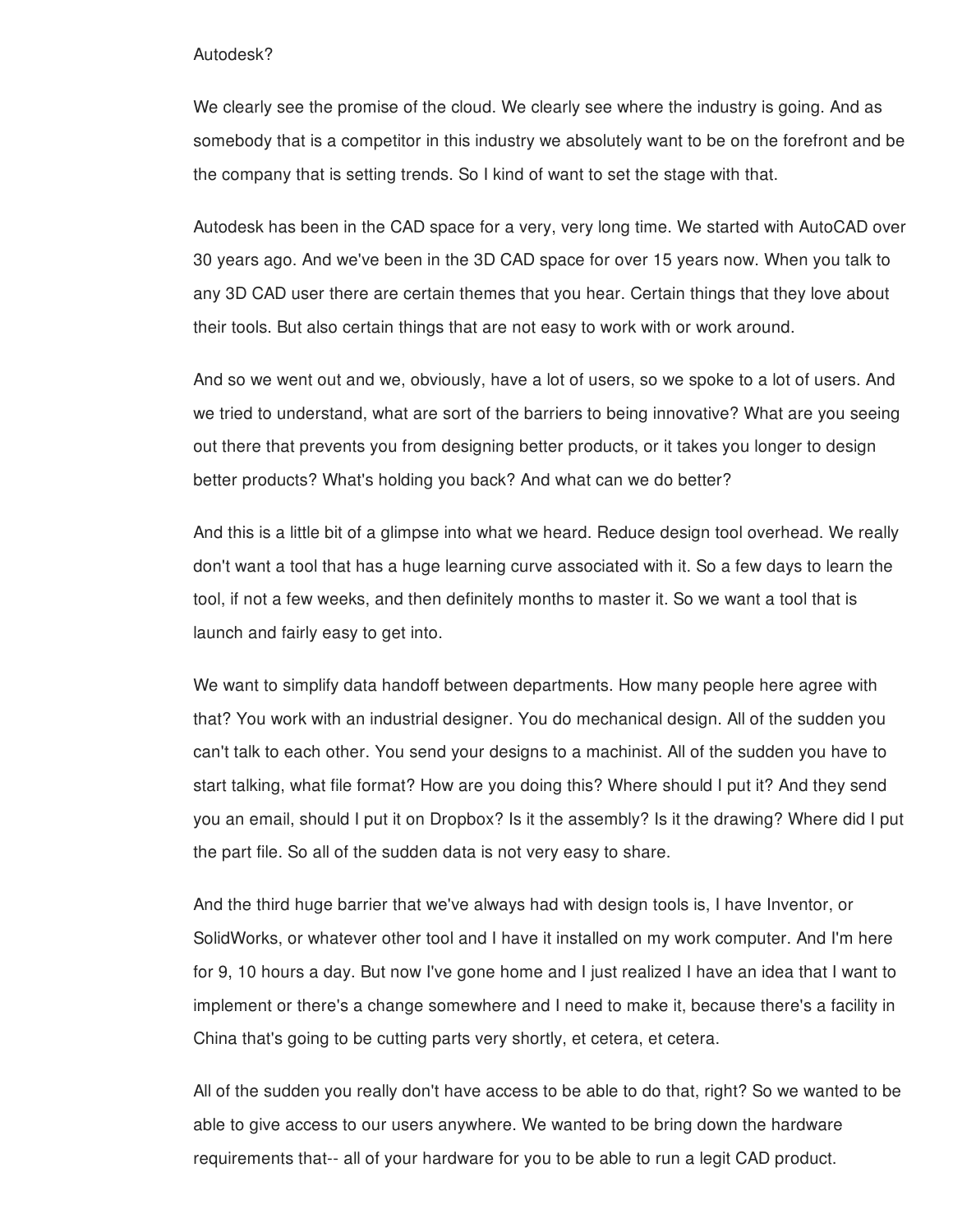So listening to all of that user feedback and kind of understanding what our users were talking about is the reason that we came up with Fusion 360. So a lot of that is incorporated. I also spoke a little bit about Autodesk, as a company, needs to stay competitive. And we need to understand what the future looks like in our market to be able to stay competitive.

So we're seeing three basic trends in the future of manufacturing, or the future of making things, as you've probably heard a zillion times in the last three days already. We're seeing means of production changing. We've seen companies being enabled to do much smaller runs.

So startups are all of the sudden a lot more empowered to be able to do much smaller runs, and still be able to make money on selling those products. We've seen the means of production changing. There's additive manufacturing. There are different ways that you can run the same things. There's flexible factories. There are smaller factories.

We see that the products are changing, themselves. So sensors that you typically found in industrial equipment have made their way into our daily lives and the products that we work with on a daily basis, making them smart products or connected products. And that's definitely what the future looks like. And we see that. And we recognize it.

And the way the consumer's consuming the product is changing, as well. So as a consumer, if something was custom made to you would you pay more money for it? If you could say I want this in red in this size, you know, absolutely mapped to-- we've already heard of the headphones that scan the inside of your ear and then are perfectly fitted to the inside of your ear, just giving you a much better quality sound, right? So custom made for you.

Do you want to understand how sustainable the product is? How sustainably it was manufactured? We all want to understand where was it manufactured. And we will pay more money to both understand it, as well as have it comply with where we want it to be manufactured. So we're looking at trends like on shoring. And we're looking at customers being very aware of how things are changing and consuming based on that.

So all of those three factors, Autodesk, kind of, is responding to and making sure that we are in tune with where the industry, and where manufacturing is going, and that we can keep our users very much on the forefront, and help them stay competitive with where the industry's going. So that's why we built Fusion 360.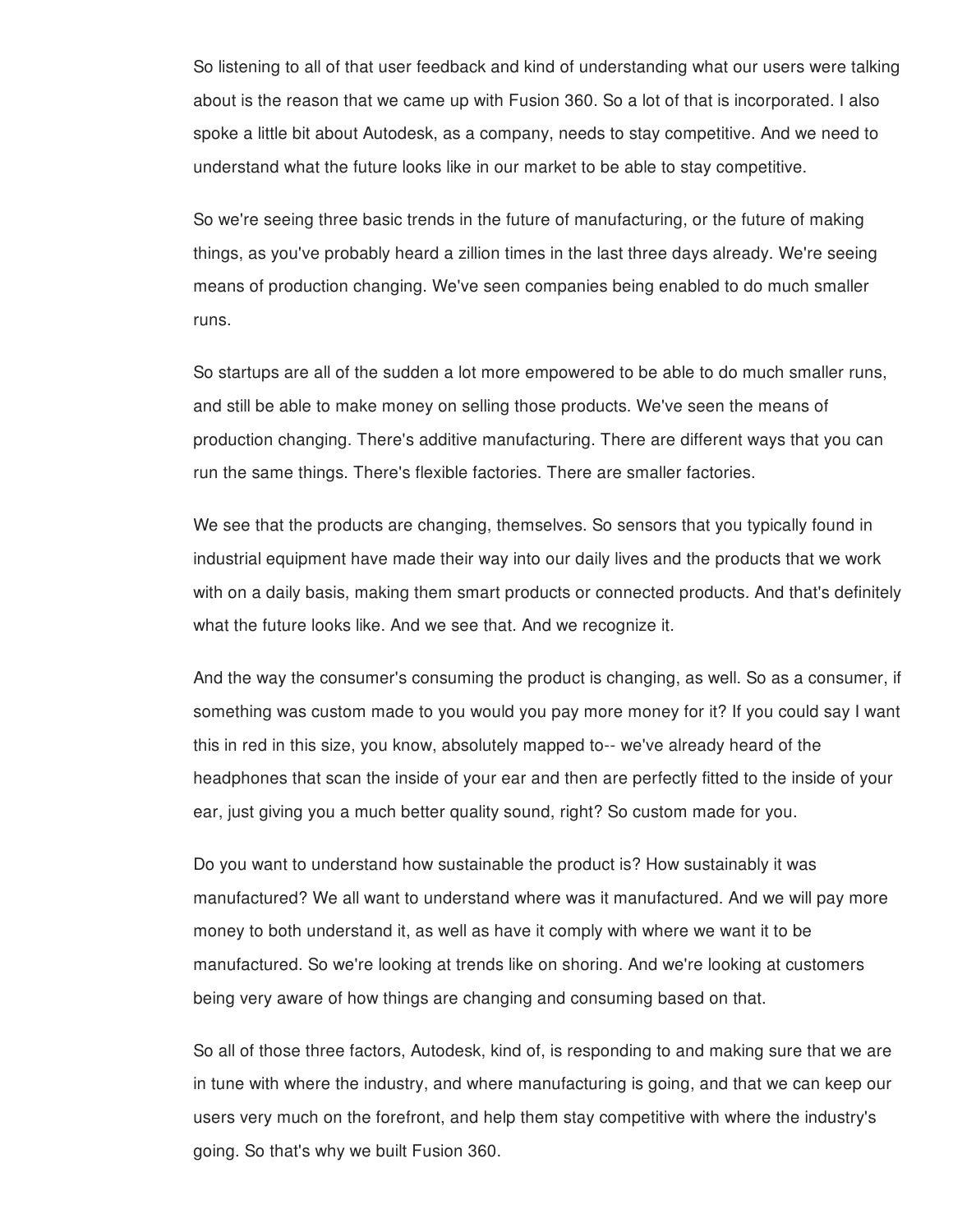We did three basic things. And I spoke about this a little bit earlier. So one of the things is real time collaboration. We spoke about not being able to access data, being able to send each other data, when we work with each other. So real time collaboration.

The cloud enables that. All of your data's on the cloud. You access it on your Mac, on your PC, on your mobile device. And you're really being able to get instant access to your data, no matter where you are.

So if you have to approve something, change something, basically, you'll be able to view on your iPad or show somebody what you're working on. It's very, very easy to do. Again, without those heavier hardware requirements that typically a CAD product has demanded. And then the integration is seamless.

We are moving data from an industrial design environment, into a mechanical design environment, into a CAM environment, in an animation environment, into a simulation environment, into a rendering environment, and so many more.

And you don't have to think about what environment you are in and what file format you're exchanging with each other, because all of these things I just mentioned are under one Fusion 360 umbrella. The UI is the same. The experience you have is absolutely the same. And you don't have to worry about, what file format am I working in? Because it's all right there while you're collaborating with the rest of your team.

So let's go over, very quickly, the functionality that's included within the tool. The slide builds up but I'm going to build it out completely. So we started about five years ago when we put the tool out in beta. And there was industrial design and solid modeling. But there's a vision for fusion. And it keeps getting broader.

And you've heard it in the keynote yesterday. You've probably heard it today, as well as in the opening keynote. Fusion is truly an end to end solution. Where you can Ideate, explore your design, build out your design, incorporate electronics, incorporate designs from different CAD products, be able to do something like sheet metal.

Some of these things are coming very, very soon. Be able to cut your parts, whatever needs to be machined, be able to collaborate with other people. Fusion is parametric. So if you're using the parametric capabilities within in Inventor, which I suspect most of you are, you could absolutely do the same thing in Fusion.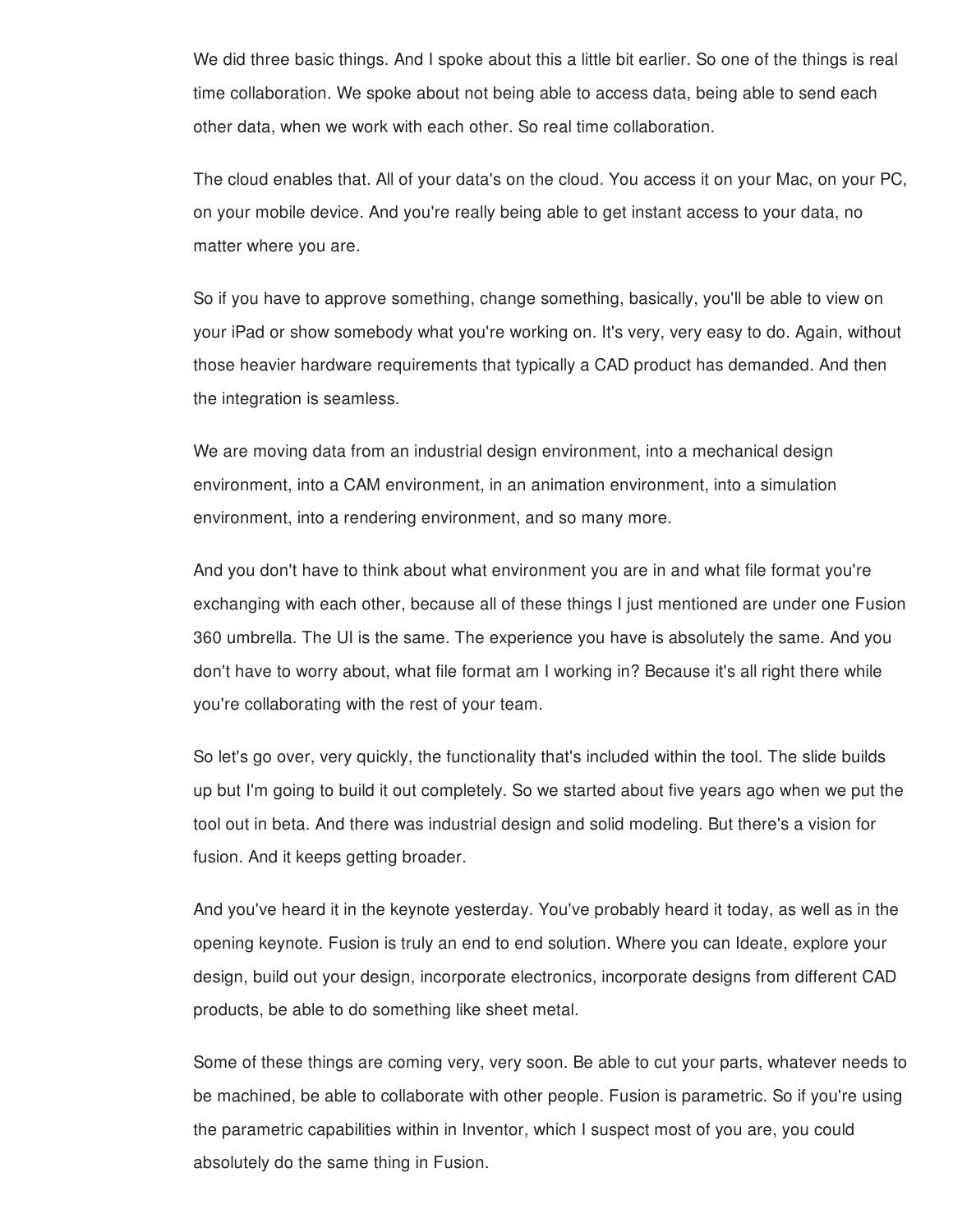There's simulation capabilities. Again, and Jamie and I will talk about how they match up with what's available in Inventor, as well. Drawing's, because what CAD package is complete without drawings. Real time rendering. And when you think about having the power of the cloud behind functionality like this, it really up-levels some of this functionality to the next level.

So think about simulation. We've all run local simulations using different tools. And we've all seen our computers get locked up for a while, a few hours, maybe go get lunch, maybe for the rest of the night. And now think about infinite computing. So sending that off to the cloud to be computed so that you can keep working and wait, maybe, 10 minutes before that comes back.

Think about rendering. Same thing. Each time we run a render we're basically locking up our hardware devices. It's really not the day and age to be able to do that anymore when you have the power of the cloud. So a lot of that, when you put the power of the cloud behind it, it really up-levels it to the next level.

**JAMIE SCHERER:** So Sachlene and I, we referred to this slide as the elephant in the room, right? And that's probably why you're all here, right? The elephant in the room, you know, is it inventor? Is it Fusion? What's the deal with this Fusion thing? What are you doing with Inventor? When is inventor going to die? Are you killing Inventor, right? If you're not thinking that, you're a liar, and I'm going to ask you to leave.

> So let's talk about a little bit, right? Because truly it's not an either/or, per se. And that's really what we wanted you to leave here with. Is that you're an Inventor customer, you're on maintenance. You're a Product Design Suites, or collections customer, you have Fusion, right?

> So that's the fundamental thing that I want you to remember, is that at some point in time, and it might be tomorrow when you go back to the office. It might be two years from now, when you're ready, Fusion is going to make sense. And it might make sense, right now, for a couple of things.

> And that's what's Sachlene and I are hoping to impart on you, right? The areas where you might be able to supplement what you do in Inventor or maybe, what you don't have the ability to do today that you can do in Fusion. Sachlene, if you jump to the next one.

Let's talk about it a little bit. I don't want you to get too hung up on colors and things, because Sachlene and I battled about this a little bit. Should that be-- We made that yellow. No, Inventor could do that. It's green. You know. But let's talk about some of the advantages,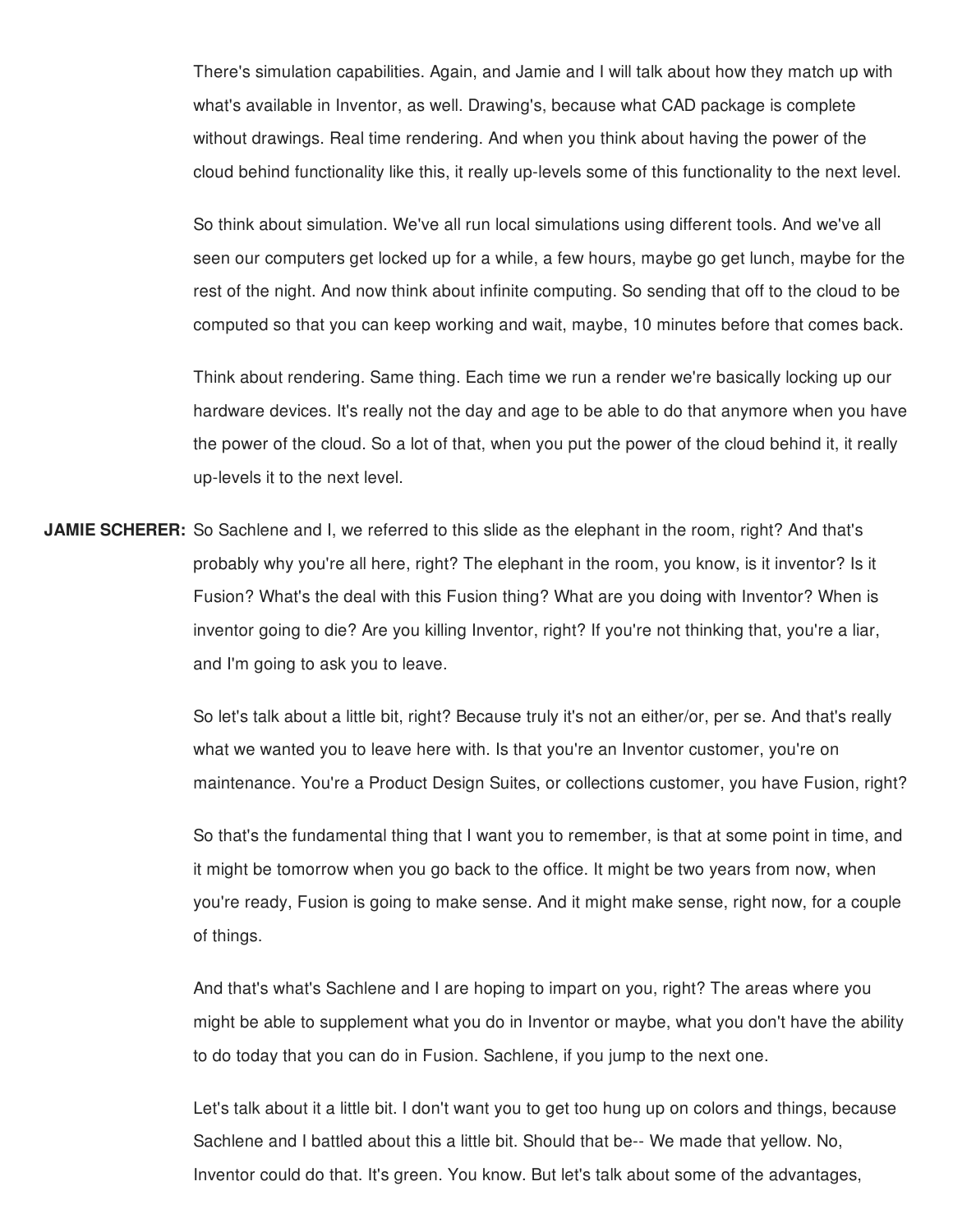right? Some of the differences between the two tools.

So you have a good idea of what Fusion might add value to and maybe where you can't use Fusion yet so. Without going through this, maybe, painstakingly, any device. Browser. You'll see today I'm running on my Mac. Sachlene's running on her surface, right? So Fusion works on a Mac, works on a mobile, right? So cross-platform capabilities, which is huge.

Industrial design. Now, this is one we kind of talked about a little bit. Fusion adds a ton of value in the sculpted environment. If you're familiar with the T-Spline technology that Autodesk acquired several years ago, some of that made it into Inventor, right? A few releases ago. It's continuing to be developed. But there's even more functionality over on the Fusion side. So if you like that freeform tool set in inventor, maybe it's worth looking at Fusion, right? There's considerably more tools with T-Splines on the Fusion side.

And you'll see a lot that are the same, right? Solid modeling? Both can do it. Surface modeling? Absolutely. Animation? The answer's yes, right? But then there's some other areas. For instance, sheet metal. Sachlene mentioned it before. You know, it was on-- Steve Hooper talked about it.

It's coming soon, right? So today Fusion does not have sheet metal capability. It's right around the corner. It's going to be here really soon. We'll kind of look into the future a little bit at the very end. But you know, there's some give and take, right?

The last thing that I'll say, kind of, on this side is, you know, in the areas where Fusion might add some capability, so I'll focus on a few of those areas. Sachlene and I are going to show some of them. CAM, right? You're a Product Design Suite customer, you use Inventor? You've got two and a half, and three axis CAM, with Fusion, right? You have it now. You already have it today.

Simulation. Now, if you're an Inventor Pro customer you might be familiar with linear static, modal analysis. You have thermal stress today, in Fusion. So you can be taking advantage of some of these tools. So I'm going to ask a question, because like I said, I want this to be a little bit of a conversation. Anything that sticks out there? Anything you just want to probe on before we shoulder on? Yes?

**AUDIENCE:** Any plans to support Linux?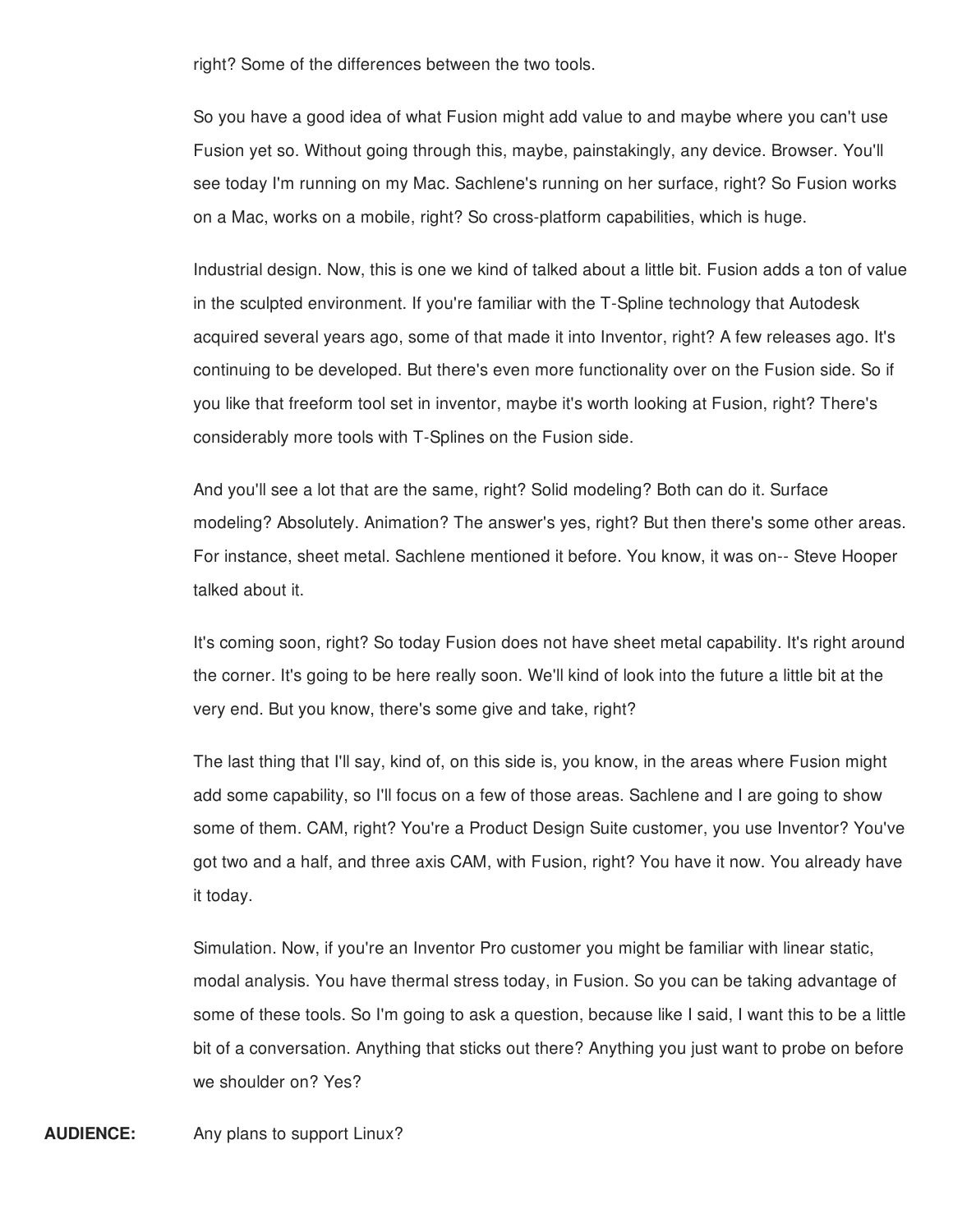**JAMIE SCHERER:** Linux. I don't know. Do you know.

**SACHLENE** Unlikely.

**SINGH:**

**JAMIE SCHERER:** Yeah. I would probably say the same thing.

**SACHLENE SINGH:** It's not enough large enough of a user base for that to be-- once it's in the browser, not entirely sure how that would work. But I have not heard of Linux on the road map.

**JAMIE SCHERER:** Another one right here.

**AUDIENCE:** How does it work with Vault?

**JAMIE SCHERER:** Good question. So how does Fusion work with Vault? Doesn't today. Fusion has its own set of data management collaboration, you know, kind of file management capabilities separate from Vault. So really good question.

**SACHLENE SINGH:** I'm going to elaborate on that, just a little bit. When you work with Fusion your CAD files are not local on your computer. They can be. You can download them, if you want. But they are managed on the cloud. And you access them from within the tool.

> But you can also access them in a browser, where you can you view the file, you can view the renderings, et cetera. And versions are automatically managed. So every time you make a save, or if you set it to be a 15 minute save, those versions are automatically managed.

> The need for a Vault came from a need to collaborate, one, with a CAD tool like Inventor. And also the need to be able to manage versions and revisions et cetera. So the need to collaborate is taken care of by the cloud. Taken care of by the fact that you have a project. You can invite other collaborators. They can look at the same designs that you're working in and be able to access them that way.

> The need for data management, the versioning, and the revisioning some of it is already existent in Fusion today. But a lot of it is coming very, very soon. And again, it's going to be cloud based. It's going to be accessible anywhere. So when you talk about Vault, that's going to strictly remain only for your desktop CAD tools. The Fusion files will not be managed in the Vault. Unless you want to do them manually.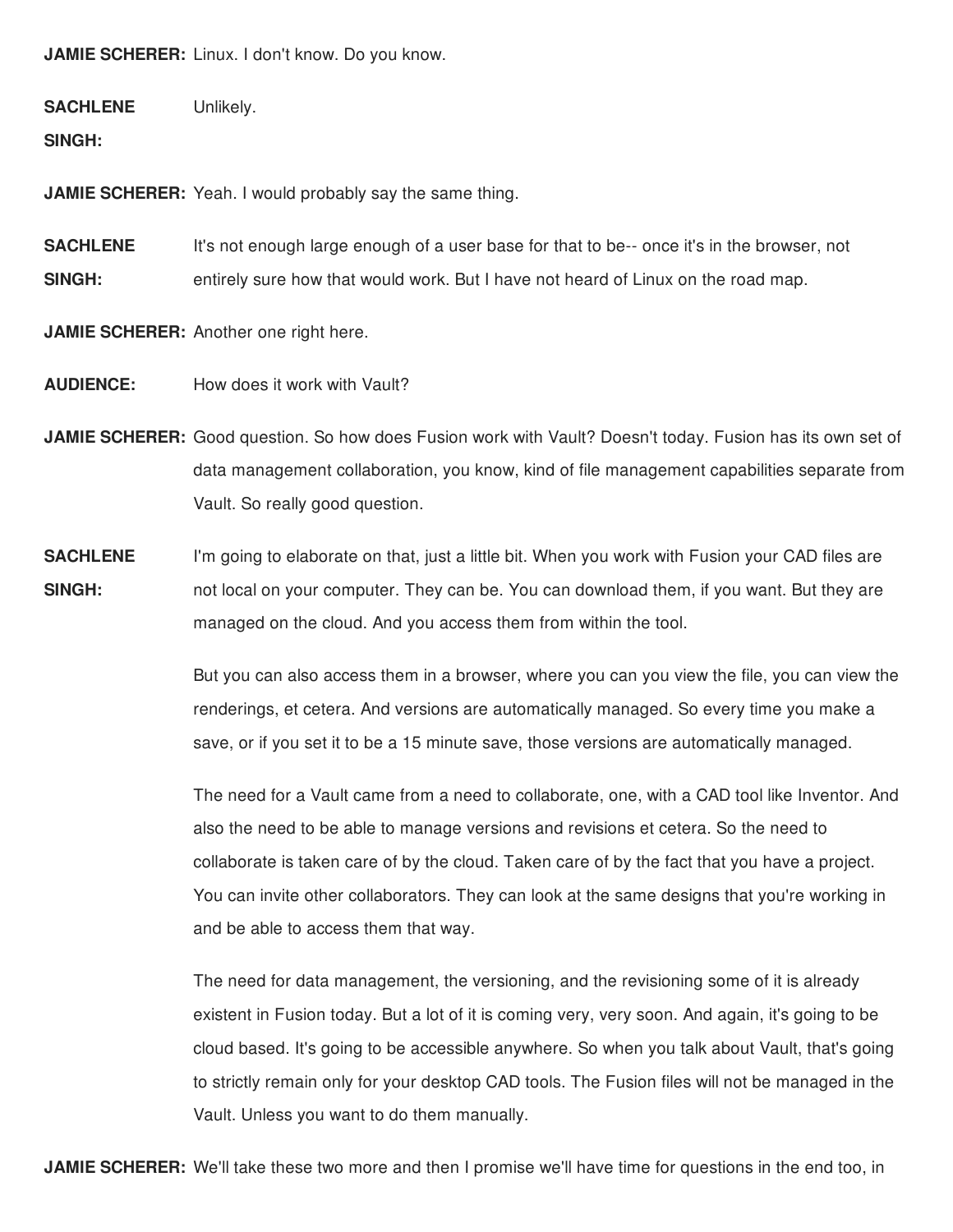the back.

- **AUDIENCE:** So you said that this doesn't support Vault. Isn't Vault moving to the cloud? And then in addition to that question, does this work with PLM 360?
- **SACHLENE SINGH:** That's a fantastic question. Autodesk is building a cloud product data management solution. The answer to that is, yes. So the capabilities I spoke about where you have versioning, revisioning, data management capabilities in the cloud, that's what we're building out, coming very soon. So the answer to that is, yes. We're building data management in the cloud, which would be the equivalent of Vault.

The second question is, does it work with PLM? I'll actually show that in a little bit of a demo in a little bit. Also, coming very soon, Fusion will seamlessly work with PLM. So that enables incredible workflows. when you think about it. So you're modeling your CAD file. Right within the team hub that you have you have your CAD file be connected to your PLM.

Have a build of materials that is associated back to your CAD file, that understands relationships. We're half the way there. And I'll show you that. But that connection is coming absolutely very, very soon. And those are easy connections to make. Again, both cloud tools. And that's the path that we see ourselves on.

**JAMIE SCHERER:** So the last thing I'll add of your question, if you're familiar with PLM 360, if you've been kind of following that product as it's evolved, it's been re-branded, right? It's called Fusion Lifecycle and not by accident, right? So it's going to be a critical part of that Fusion platform that Steve was talking about on Wednesday morning. So absolutely, you're going to see a lot of integration there. That's the last one, and then we'll come back at the end.

**AUDIENCE:** For cloud data, is there a cap for how much you can upload? Or how much [INAUDIBLE]?

**JAMIE SCHERER:** Still not right.

**SACHLENE SINGH:** We don't have a model on that yet, on the cloud data management, just because the product isn't out yet. We don't have a limit on Fusion CAD data. So this is really where your data lives, right? The data management is only managing what version, revision, et cetera, you're on. So I want to say the answer to that is no, because we already built the tool that creates the data on the cloud and there's no limit to that. That's a great question.

**JAMIE SCHERER:** All right. So keep those in mind. Again, we'll have some more time in the end. But Sachlene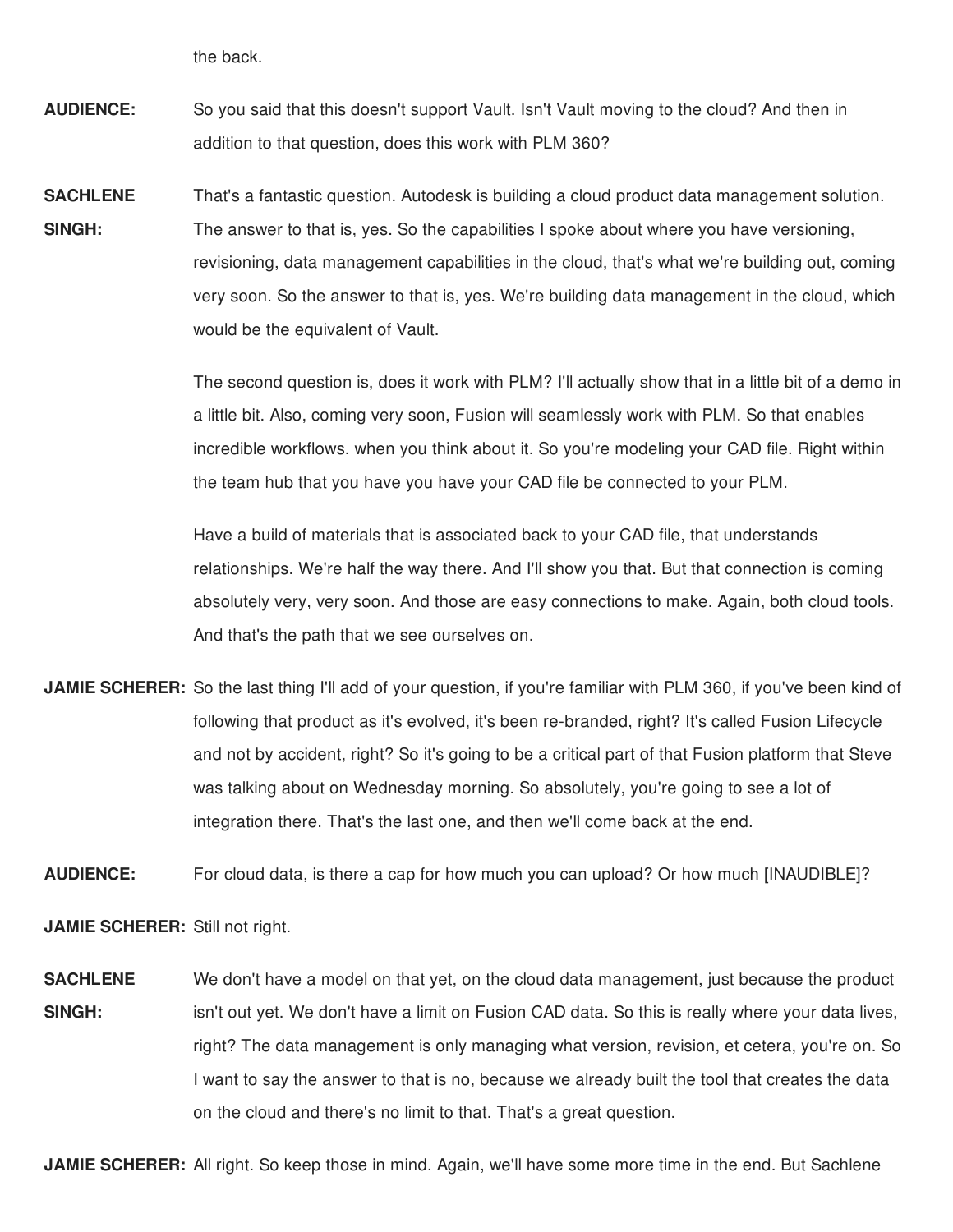and I also want to get in product, and show you a few things, as well. So jump to the next one. All right, so number one. Collaboration and live review. I'm going to switch over to my machine. So what I want to show you guys is a little bit about the collaboration tools inside a Fusion 360.

So if you've never seen Fusion yet, which you're looking at, is Fusion 360. And you'll see, you know, if I have open, this product design, right? A reciprocating saw, as an example. So a couple of things that I want to show, and I'll impart on you guys is, you know, as Sachlene started to say before, what Fusion enables is instant collaboration, right?

The data's already stored on the cloud. So collaborating with people inside of the four walls of your organization, or out with your vendors, or your customers happens with, you know, a click of a button. So you know, you're looking at this design that I have here in Fusion. And you'll notice that I have a project, my reciprocating saw design. It has a bunch of data inside of it.

And it also has a bunch of people that I've invited to collaborate with in my project. Now, those people have the ability to view my files, mark them up, add their own, et cetera, right? So that is an integral part of the way that Fusion works, is that we can unlock, and we can invite different stakeholders, collaborators just by inviting them into this project.

But what I want to show you is if I jump out onto the web you'll see that the kind of backbone of Fusion is Fusion Team. And Fusion Team is built on the A360 Platform. And what Fusion team gives you is the ability to, you know, not only manage your data.

So this is going to give you the ability to communicate, collaborate, and mark up your files. You'll see on the right hand side over here I have a list of comments, right? Markups that were created, URLs, or, you know, comments that came from my peers, or my boss, or something like that.

Fusion will also manage references, as an example. So it will show me any data that is associated to a file, right? This design uses these 20 parts. And it's used in these other 10 assemblies.

But another part that's kind of integral in the backbone of Fusion, and a, you know, benefit of being born in the cloud is that viewing, sharing this data is instant, right? It's a part of it. So you'll see right from that same UI, right? Right from the web browser, I was able to jump off into a viewable, right?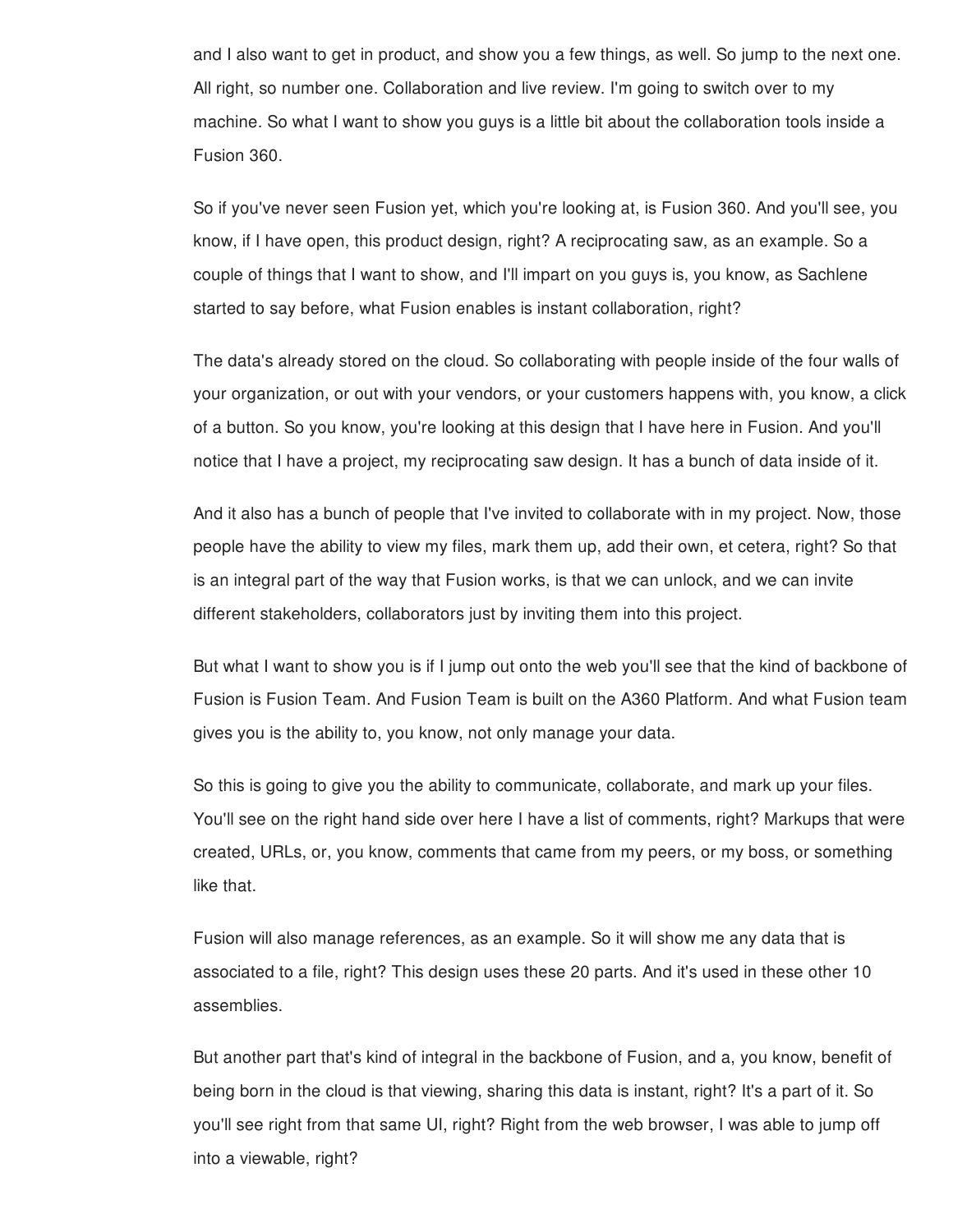So now think about how we collaborate with our customers, our vendors today, right? And I work with all kinds of customers. SolidWorks customers, Inventor customers, Pro/Engineer, doesn't matter. You might be exporting, right? Saving a step file.

I worked with one company that told me that they export five different formats to send it to their tooling vendors, because they don't know, do they have this same version of SolidWorks? Can they import this file? Did they have the right viewer?

All of that goes away when you use Fusion. So you'll see with a click of a button I'm instantly inside of the viewer, right? This can be viewed by anybody. Even people without Fusion, right? All you have to do is, here's the Share button, and send them a hyperlink, right? It's as easy as sending a hyperlink.

So now if I wanted to get feedback, Sachlene is my tooling vendor. I want to send her this file and find out what it costs to make a mold for it. I could just copy this URL. I could email it directly from within A360, or Fusion Team, send her that link.

What Sachlene would get is a simple little URL that I guess I didn't copy. So we'll try that again. Sachlene will get a URL. That will take her automatically to that viewable. So no need for, you know, a viewer. No design review. No nothing, right? All you need is a URL and you're viewing that data.

Right. So within this view you could mark it up. You could actually access the browser, the model tree, right? Turn on, turn off parts. But here's one other thing that I want to show you that I think is really awesome.

And this, again, could be a benefit of using Fusion today purely for collaboration. If you're using Inventor you could have maybe some of your components, some of the things that you need to send out to another customer.

You load them into Fusion Team. And then you can also allow a customer, vendor, one of your colleagues to serve themselves and download the data in the format that they want.

So what you missed on the other screen was I created that URL. I sent it to Sachlene. And I also turned on a functionality that allows her to download the file, right? So in one case, I want to send it to you guys. I want you all to view it. I don't want you to have the data, right? And in the other case, yes. I want you to not only view it. But I want you to download it.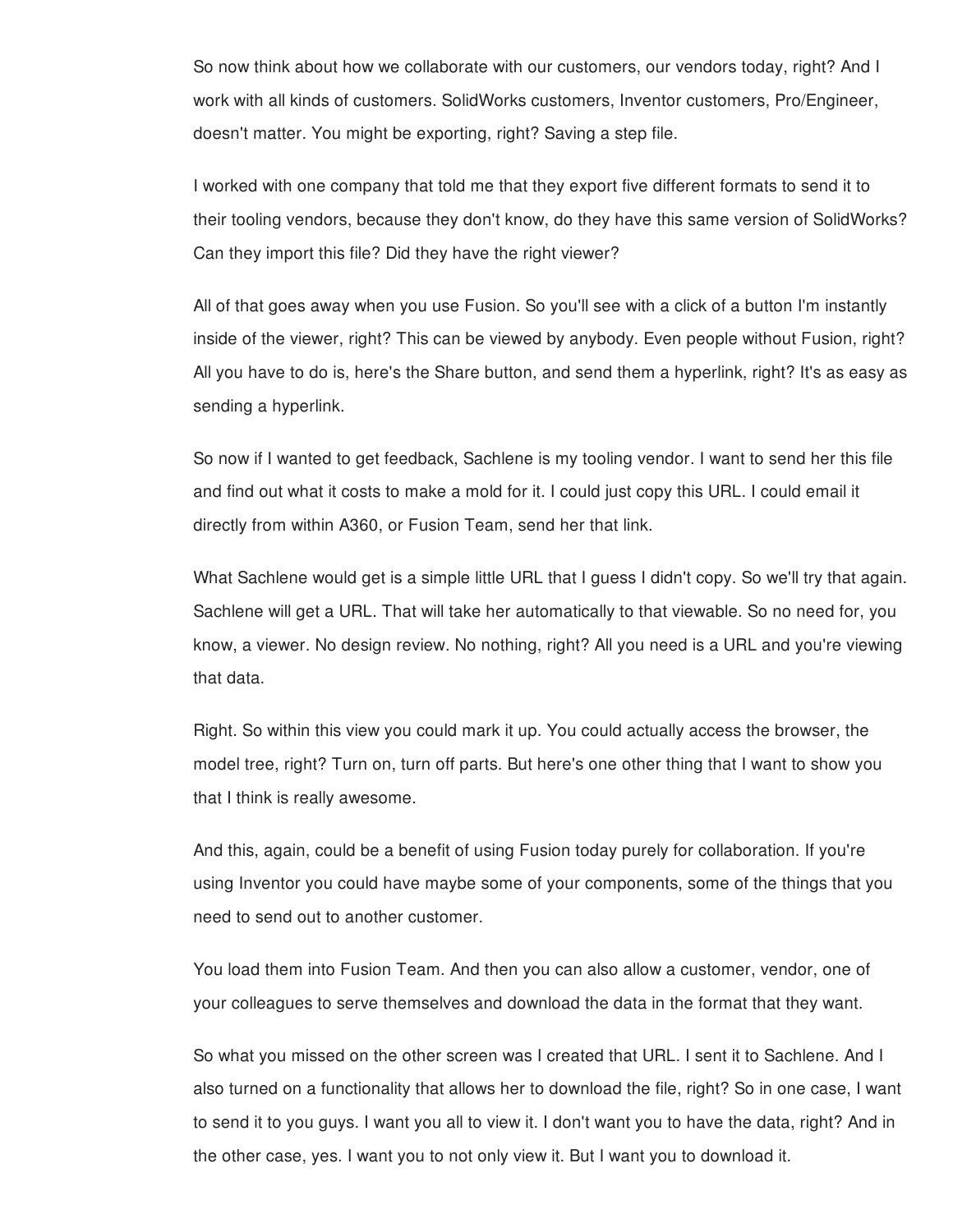And I want you to download it in any one of those formats, whichever one you care about so that I don't have to send it to you, send you a new file, tell me you need a STEP. STEP didn't work. Can you send me an IGES? No. I don't want to keep doing this all day, right? So here's a really, really nice benefit of the collaboration side of Fusion. Yes?

**AUDIENCE:** Does it update when the model changes? Do you have to send another URL?

**JAMIE SCHERER:** A wonderful question. The answer is, it does update. So that URL will stay connected to the latest and greatest. So I used to work for a manufacturer here in the US, and you know, I can remember sending someone a file. I need your feedback.

> They didn't look at it for two weeks, right? Two weeks from now that data's no good, right? It's old data. I had to send you another STEP file. This will stay connected to the latest and greatest.

The other thing that you can do is at any point in time I could jump back into that kind of Fusion Team experience. And I could turn this off. And now, it's not accessible, right?

So if there's a point in time where I no longer want you to have that data, I turn it off. If I turn it back on it's now a unique URL. So the old link doesn't work. So I sent that to somebody else. I don't want them to see it. I send them in a new file, right? So that's kind of a way that you can manage that.

So the next thing on the collaboration and live review topic is a tool inside of Fusion called, Live Review. So what Live Review allows us to do is jump into a collaboration screen share session. So from right inside of Fusion I can start a new Live Review session.

Now, when I start a Live Review session what I can do is, just like I did before, send a URL. I can send this URL to, you know, any number of people that I want to collaborate with. So you'll see I'll just open up my email. I'm going to send this to myself.

And we're going to go split screen mode here. And I want to show you Fusion on one side and a browser on the other. So here's the benefit of using the Live Review or the collaboration tools inside Fusion. I can take that URL, send it to, you know, again, my customer, my vendor, whoever I want to collaborate with.

Now, just by sending that URL that person would get invited to this Live Review session. You'll see I'm going to join this Live Review Session as Jamie on the web. On the Fusion Side you'll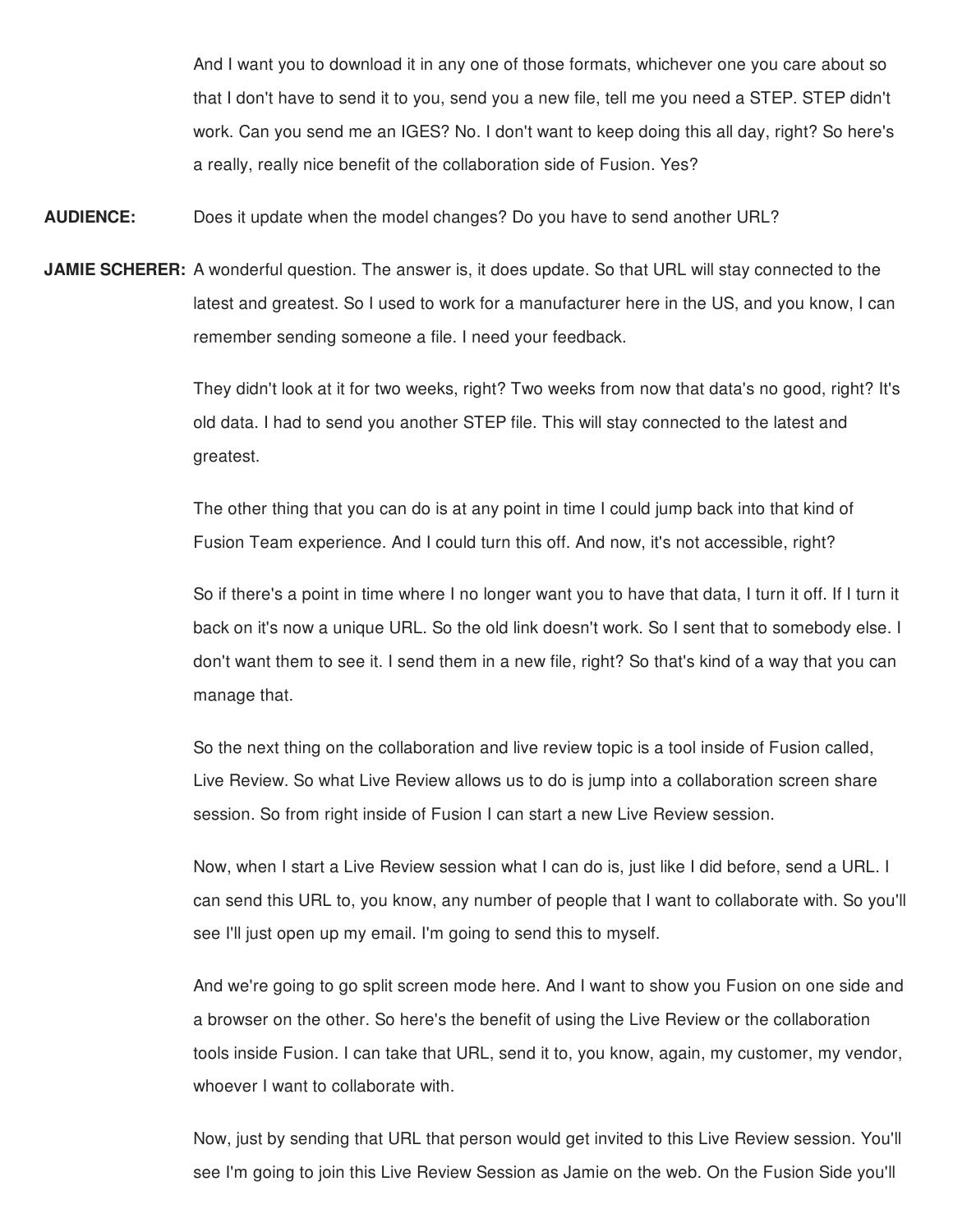see there's two people in this session so far, right? Me and me, right? Me in Fusion. Me on a browser.

So what's awesome about this is, if you're watching left and right, while I'm in Fusion , and maybe we're on the phone, we're talking, I'm telling you, hey, you know, I've created this new housing for the saw. What do you think? As I use, as I move Fusion, you see it update, move, pan, rotate, inside of the browser.

The other thing that's awesome, if I were to make changes, right? If I were to go through design changes. Or you said, hey, that fillet's too small. I can't machine that. I change it. You see it in the browser. It happens in real time.

The other part that's really neat is, David, this is like a magic trick. This is my favorite thing to do. Have we ever met before? OK. Good. So now you guys know that I'm not a liar. And I didn't plant David in the crowd.

So accessible on a tablet, as well. So what I could do is David's my manager, he's out in the field, right? We're going to invite David to our Live Review session.

You're now my magician's assistant. So again, let's see what happens. So now, as I showed you, as I use Fusion, someone looking on a browser sees it. Someone out in the field on a mobile device sees it, right? David, you can prove it as I zoom in, zoom out, you're seeing it.

So now, from Fusion, what I can do is first I'll make Jamie on the web the presenter, right? So as soon as I switch that, over here in the browser I gave my customer control.

So now they can zoom in, zoom out, access the browser, you know, maybe I don't know, I'll isolate the one side of the saw. The could interrogate, kind of dive into the data. And anything that I do here in the browser happens in my Fusion session.

Just the same if I were to give the controls over to David, hands off the wheel. Now David can be out in the field. He can view, mark up, access the data, right? So anything that he does on the iPad, I'm seeing, although I've kind of ran out of screen real estate, so I'll move this out of the way.

**SACHLENE** I know some of you would applaud at that.

**SINGH:**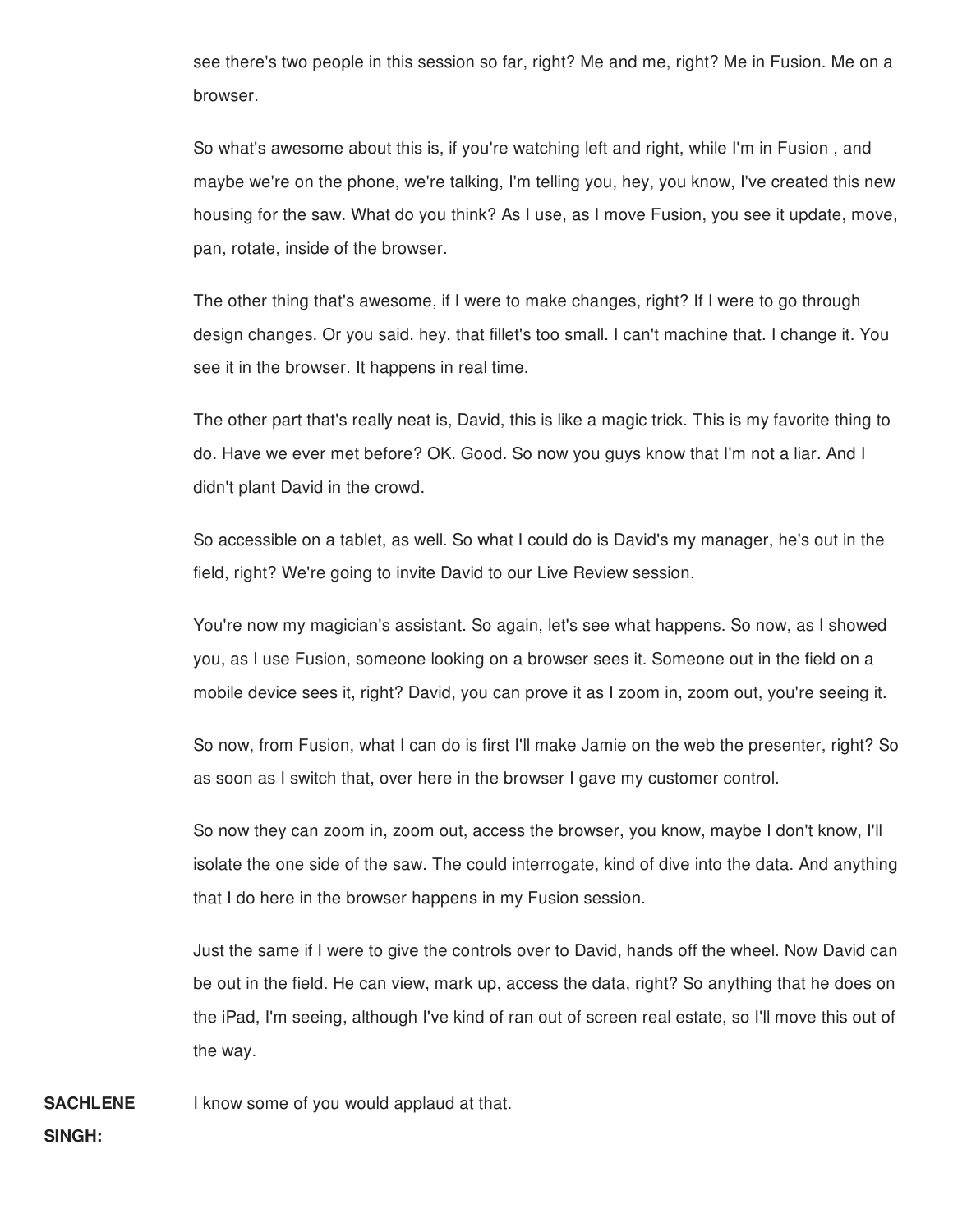**JAMIE SCHERER:** Yeah, you can high five.

**SACHLENE SINGH:** At least some of you.

**JAMIE SCHERER:** It's late. It's long.

**SACHLENE** That's slick. Isn't that awesome?

**SINGH:**

**JAMIE SCHERER:** Cool, right? So just the fact that you're here is applause enough. You don't have to. Well, you can applaud as much as you want. But, right? So I mean, it is that easy, as I zoom in, zoom out, right? That is happening in real time on the browser and also inside of my Fusion session. Yes?

**AUDIENCE:** Is there voice involved in that?

**JAMIE SCHERER:** There's not. Yeah, we'll figure that out soon.

**SACHLENE** Coming soon.

**SINGH:**

**JAMIE SCHERER:** Not yet. Soon.

**SACHLENE SINGH:** Voice and video is coming soon.

**JAMIE SCHERER:** So in terms, you know, of collaboration, you know, this is a set of tools that you could take advantage of today. Inventor has some capabilities, right? I mean you can connect your data. You can host it inside of A360 Drive. Some of this builds on that, right? And maybe there's some little nuggets that you can take advantage of today, purely by just using the collaboration and the Live Review functionality in Fusion.

**SACHLENE** How many people in the room have used A360 Drive?

**SINGH:**

**JAMIE SCHERER:** Good. A Couple. Awesome.

**SACHLENE** You win.

**SINGH:**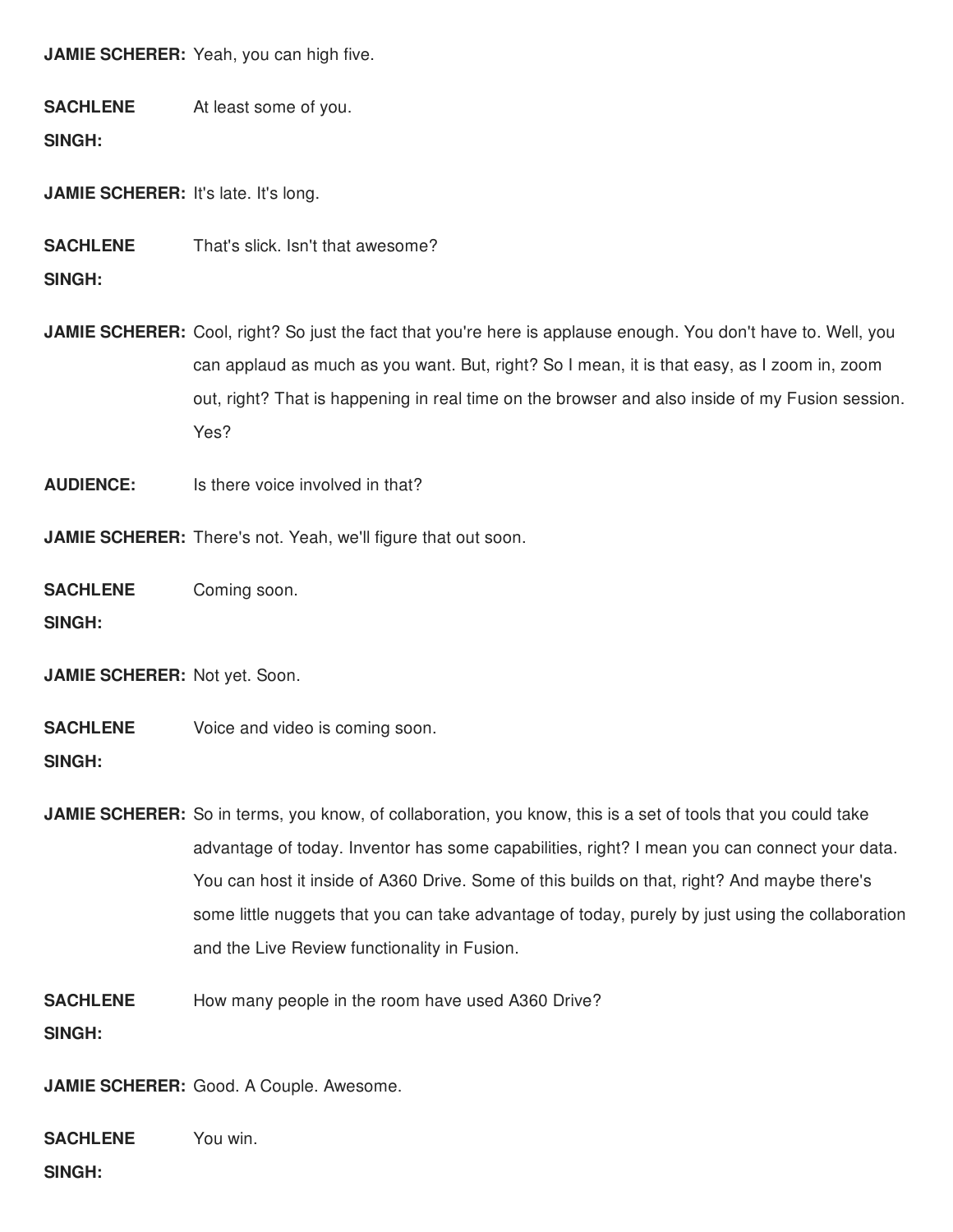**SACHLENE SINGH:** I really didn't think there would be any hands. So the idea is taking collaboration to the next level. Really being able to share your designs. Really being able to work with other people. And make it easier. Encourage you to work with other people, that, traditionally, any CAD tool has been unable to be able to do.

> So we set out with the goal of pointing out how Fusion adds Value. How Fusion, that you already have, adds value to your existing workflows. I will say this, just for this piece, that even if you use Fusion just as a translation engine-- so the next time somebody asks you for a CAD file, show me your designs, send me your design, and you say, what file format do I need to send you? And he says, can you do, SolidWorks? You're like, can't. Yeah, tell him--

> Don't have that conversation. Send them a URL. And let them figure it out. Save yourself some time. Even if you just use, and I told you, Fusion's capable of 20 things on a slide before this. But even if you just use it as a translation engine you're already adding value to your existing workflows, right?

> OK. We stopped for questions in between. And I'm thoroughly disappointed that nobody asked this one. I'm going to let it pass because it's 3 o'clock on Thursday. But nobody asked us, how am I going to bring my Inventor data into Fusion?

**AUDIENCE:** [INAUDIBLE]

[LAUGHING]

**SACHLENE** That doesn't count.

**SINGH:**

**JAMIE SCHERER:** That's the true elephant in the room.

**SACHLENE SINGH:** No, I'm just kidding. All right. So let's talk about that. How do you bring your inventor data into Fusion? So I just said, use it as a collaboration engine. We want to make that really, really easy, right?

> We want you to be able to use both of these tools exactly where you see them be the right fit. So we want to make this really, really easy for you to do. And this is going to get better.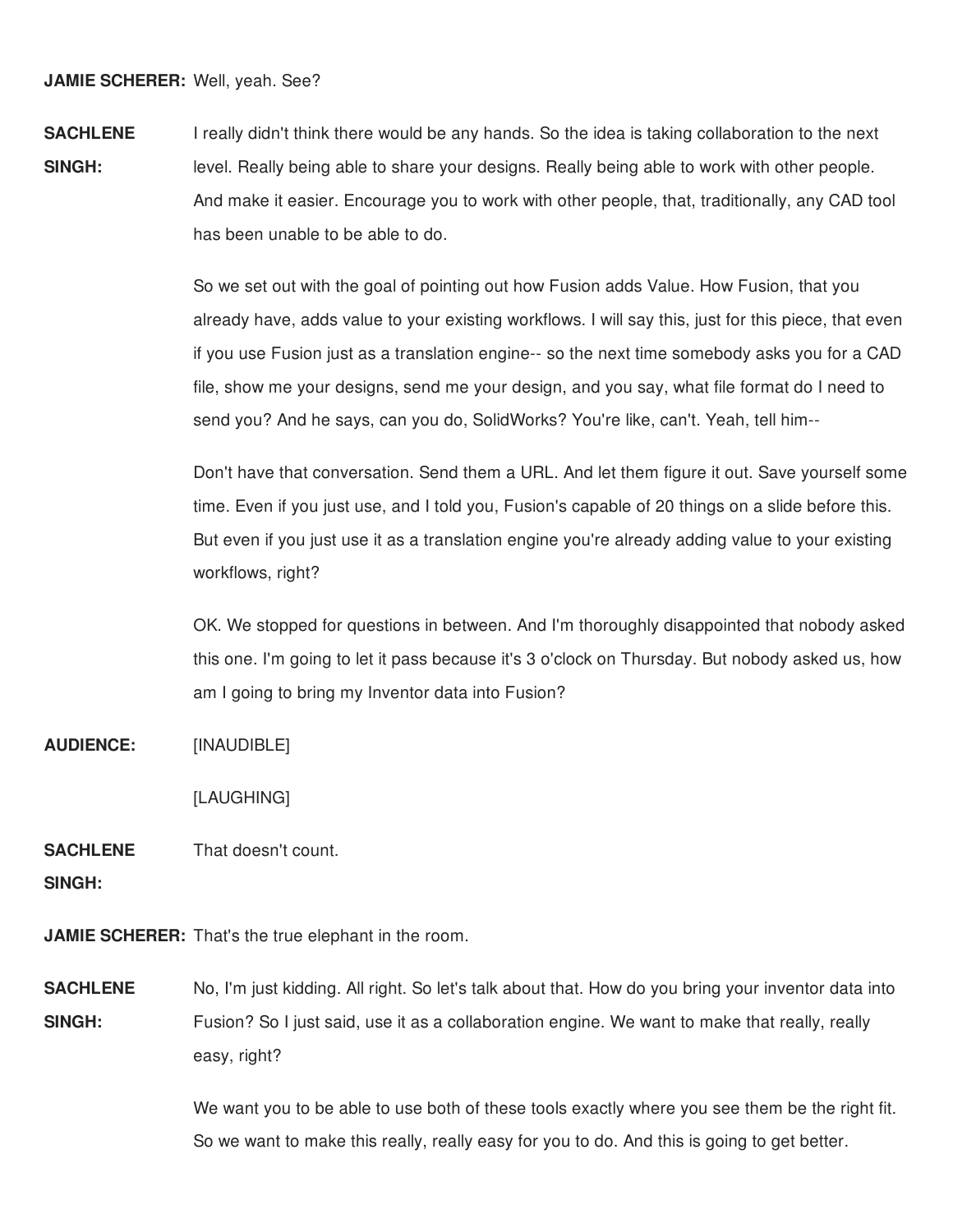So first thing I'm going to say is this is technology that's coming soon in the future. Very, very soon. And that's how you'll be able to do this. So let me go into this and show you. So there is a technology called Autodesk Drive, that is a virtual drive that you download, and will soon come with your Fusion download, which you download onto your computer.

So think of it as a Dropbox that is CAD aware, OK? So all of the sudden it understands all of your assembly part drawing file relationships. How it's different from Dropbox is that it's a virtual drive. Those files are not, in fact, occupying that space on your computer. It's really just an image of that file, right? And access to that information.

So you install Autodesk Drive on your computer. And you basically sync it up. It sinks up to your hub when you use your Autodesk ID to log in. So I'm in a few different hubs. I'm going to go to the one that I use most of the time. And these are all the projects that I have been working on. I started. I am the owner on. All I did was download Autodesk Drive and sign in with my Autodesk ID. All of my projects are all of the sudden available on my computer. So it's synced up.

The next thing I'm going to do is I'm going to go into a specific project. And what I have here, as well, is an inventor designed dataset. It's a planetary gearbox. So I brought it in already before. Let me do, quickly, a new folder. Let's call it Gearbox 2. And what I'm going to do is, once I'm in that folder-- again,

I'm doing this in Windows Explorer. Once I'm in that folder I'm going to grab the assembly file, let's say, and drag it over. All on my computer. Windows Explorer. And it's going to ask me, what's your project file? Where all Inventor users here. We're all aware that Project file lives- yes?

**AUDIENCE:** And this will recognize all relationships?

**SACHLENE SINGH:** Yes. Yes. So all I did was grab the assembly file, drag it over, it said pick your project, and that helps. So go ahead and say, OK. And then it's going to chug through and put those files in my Autodesk Drive. Now, again, we're using the cloud. So give it just a little while to sync up.

> But let's go back into Fusion. And this is the project that I went to in Windows Explorer. So it says, data in this folder has been updated. Let's refresh. Otherwise I could have hit this little spinning wheel up here to refresh. Look at that. The folder's in there.

> And I'm using conference center internet. And once it's in there, again, there's the assembly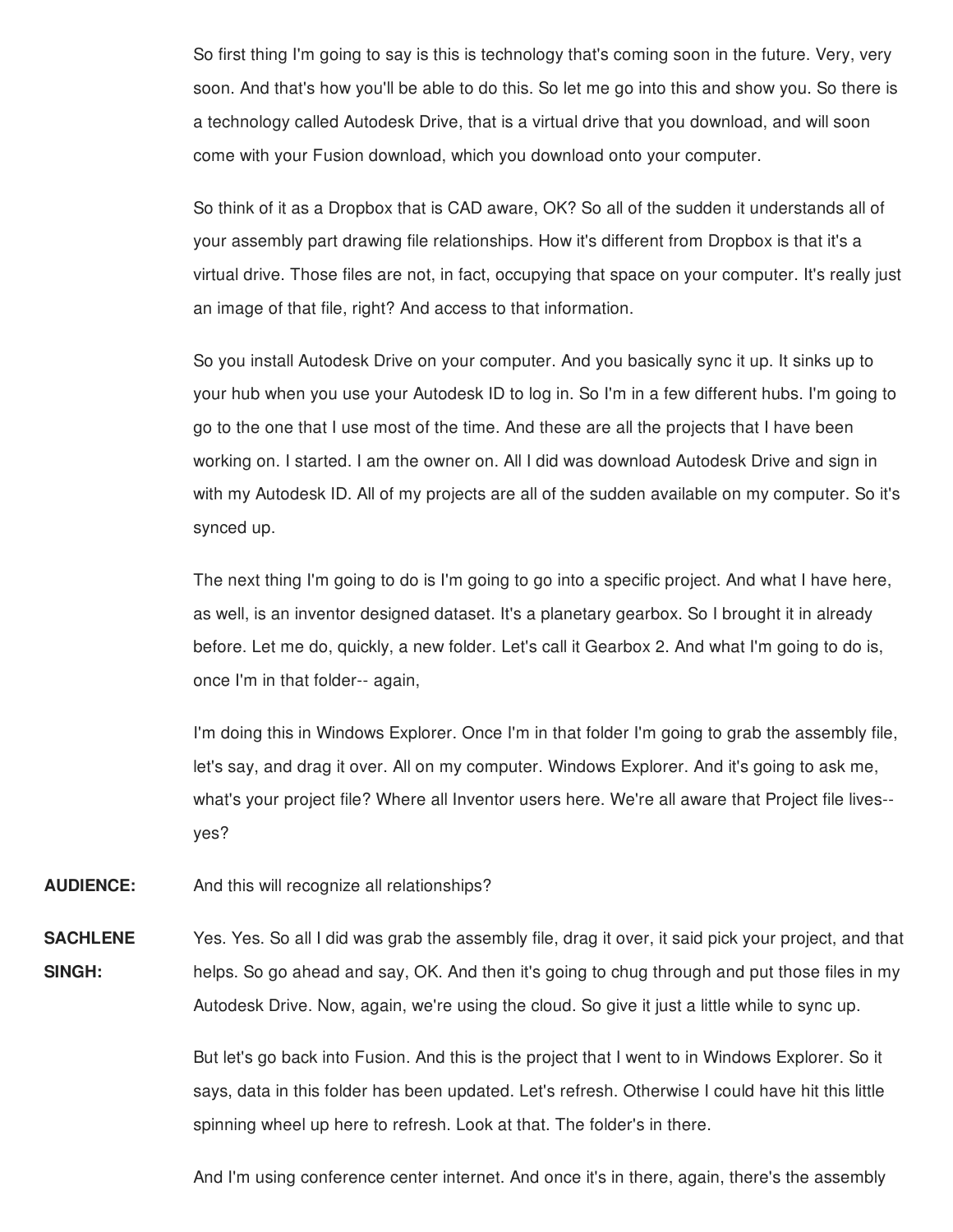file. It's taking just a minute to generate the thumbnails. But all of the part files got dragged in, as well.

**JAMIE SCHERER:** Ow!

**AUDIENCE:** Wow.

**JAMIE SCHERER:** It is cool.

**SACHLENE SINGH:** So how do you bring your Inventor data into Fusion? It's Autodesk Drive. It will very soon, in just a couple of months be downloadable with Inventor.

> Does anybody in the room have Fusion Lifecycle, or formerly PLM 360? So currently that's the only tool that Autodesk Drive is downloadable from. So you are welcome to try it out. But the download link will be available in Fusion very, very soon.

> So the next thing I do is I right click on the assembly file. And I say, create a fusion design. And if you've ever been through the upload process of uploading a file into Fusion, that basically means you're uploading it to the cloud. And it's understanding relationships, geometry, et cetera.

What this does is it goes through the upload process. This is the longest step in this process. Everything else, the syncing, was absolutely seamless. So this is the longest step. It's going to go through and upload it, and convert it into a Fusion file format.

While it's doing that, what I'm going to do is I'm going to go look at this assembly on the internet. So Jamie was showing you accessing your data in the browser. And it's absolutely available there. So I synced up in Windows Explorer. I just did this in front of you. And this assembly exists in the cloud it.

You can access it in your browser. You can access that information. You can send that URL, that Jamie you just showed, to your suppliers or whoever else you need to send it to. And then it understands relationships.

So if I went to one of the components within the planetary gearbox, all of the sudden it understands where it was used, references the assembly. Again it's just taking a minute to generate the thumbnail. And if there were any drawings associated with these components, et cetera, it would understand those as well.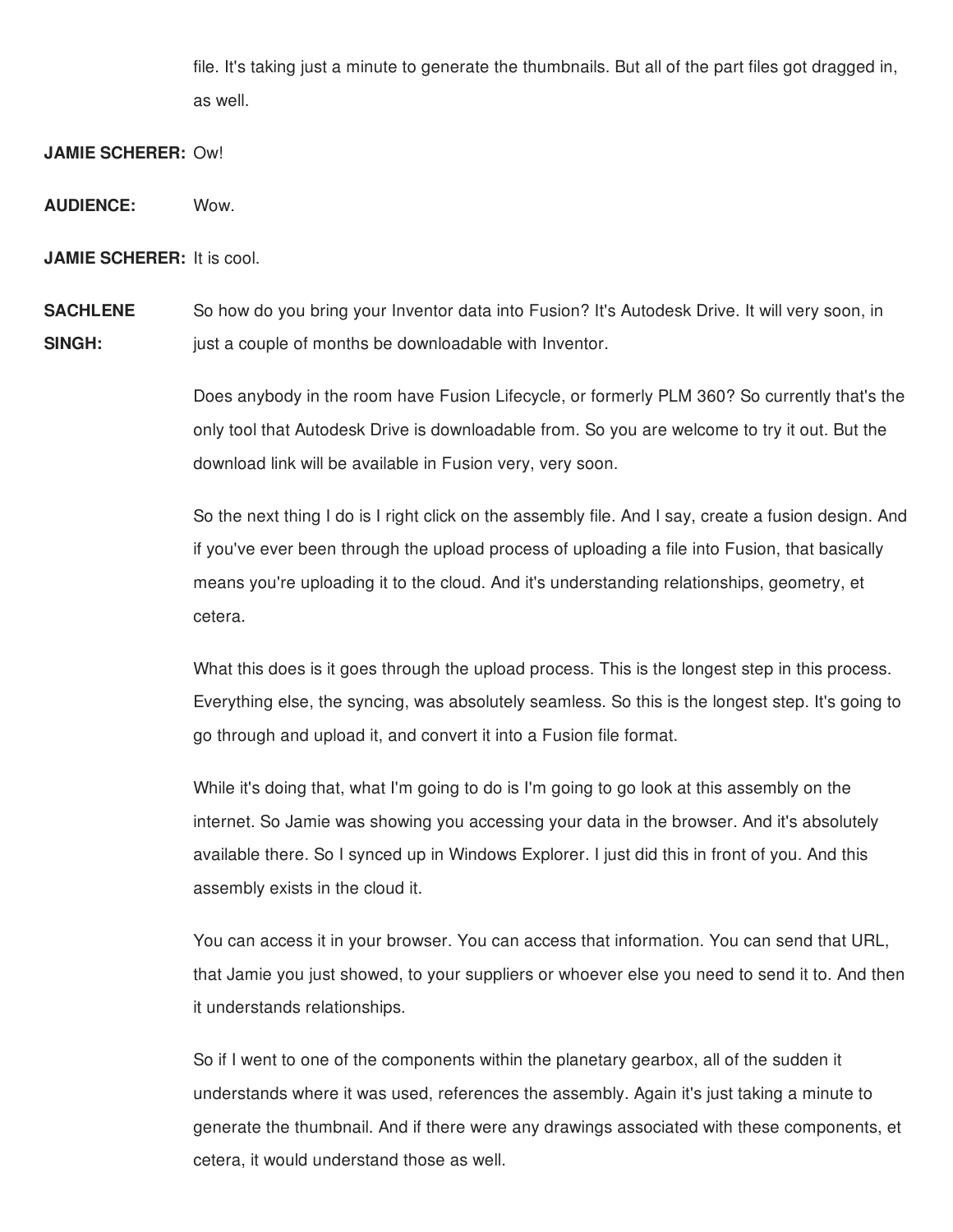## **JAMIE SCHERER:** Pretty cool, right?

- **AUDIENCE:** So you said it's converting that over to a Fusion format file? So if you upload it to this, and then want to bring it back to Inventor, do you have to re-translate it in Inventor?
- **SACHLENE SINGH:** You have to be re-translate it into an Inventor file, which is a very important point. And I want to mention this here, just because they don't want any of you to have any false expectations. That means that it's not associative, because all of the sudden you're going through two translation steps, right?

So while your data syncs-- so a really neat workaround to this would be to have your project file just live in the Autodesk Drive folder, right? It's an interesting workaround. So if you just had your project file live here. And this is where you access the Inventor data from, when you used Inventor, and just saved it to here. When you wanted to go to Fusion that would update all of this Inventor information. So it would save you the step of dragging it into Autodesk Drive because it already exists. It would update all of the assembly and part information. But you would still have to convert it to Fusion. But it would just already be there. All you have to do is convert it.

**AUDIENCE:** Is there any plan-- I mean, I [INAUDIBLE] about the AnyCAD.

**JAMIE SCHERER:** So I was just going to add that.

- **AUDIENCE:** Is this going to be incorporated with that?
- **JAMIE SCHERER:** So as you can imagine, the short answer is yes. It's definitely on the road map. And you know, so the common question, just like you asked, right? Is great, I want my features in Fusion. And I want my Fusion features to go to Inventor. That's not in the near term. But what you mentioned, like so Inventor has AnyCAD functionality. I was working with the Inventor team the other day, and Fusion is on the roadmap to be able to do that.
- **AUDIENCE:** Well, I mean before it was 360, you know, it was the Inventor Fusion.

**JAMIE SCHERER:** That's right.

**AUDIENCE:** And so when you would go in and explore that in Fusion you would basically just create a separate feature in that feature tree that you can't do anything with Inventor, obviously. I mean, do you see it being something like that?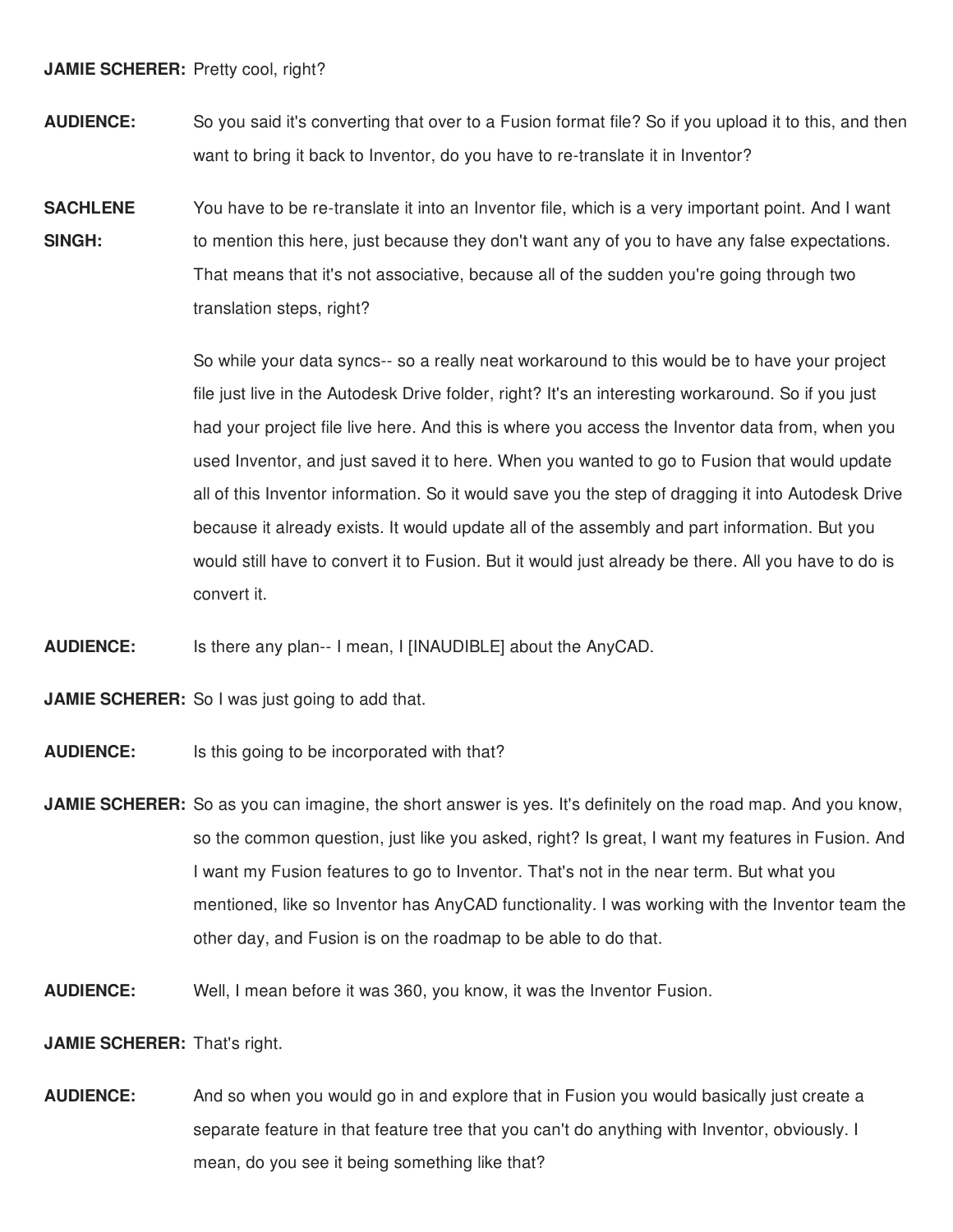**JAMIE SCHERER:** In the nearest term what I think you can expect is to see, if I reference Inventor geometry into Fusion I'd be able to reference it.

> And if it changed in Inventor it would change in Fusion, and vice versa, like AnyCAD. That's what I think you'll see in the near-term. Longer than that, I'd be like you, hoping and guessing. But I don't know. I don't think that's in the anytime soon category. Yes?

**AUDIENCE:** [INAUDIBLE]

**JAMIE SCHERER:** For Fusion, to say it's on the roadmap is yes. But not in the near term, right?

**SACHLENE** Yes, yes, yes.

**SINGH:**

**AUDIENCE:** Is there a Fusion API?

**SACHLENE** Yes.

**SINGH:**

## **JAMIE SCHERER:** Yep.

**SACHLENE SINGH:** Just to complete the PLM question that was asked earlier, you would be able to then, just from uploading your CAD model, be able to convert it into building materials that would live in PLM, manage your change, and all of that good stuff there.

> So this, in the browser, what you're looking at now, would be mapped to your building materials, to any new project, new product, introduction, et cetera, you're doing in there. And that would complete that workflow. Is there a question?

**AUDIENCE:** What happens to my add-ins that I have accrued over the years?

**JAMIE SCHERER:** Add-ins ins in Inventor?

**AUDIENCE:** Yeah.

**JAMIE SCHERER:** Be more specific. So-- yeah, be more specific. How do you mean?

**AUDIENCE:** Well, I've created tools for my CAD people. [INAUDIBLE].

**JAMIE SCHERER:** Be faster, better designers. Yeah.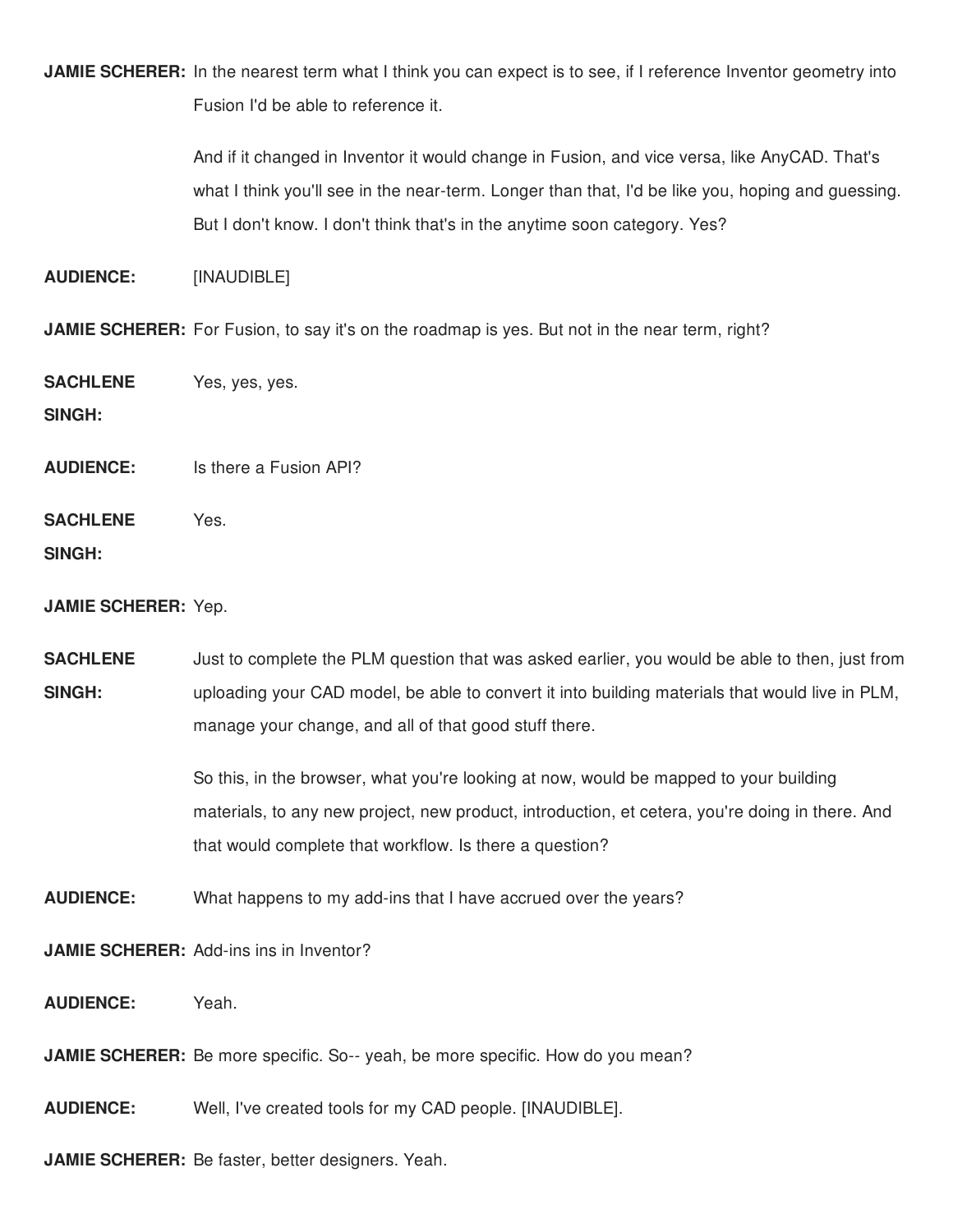**AUDIENCE:** And if they start creating in Fusion, is there a way to translate my add-ins into Fusion?

**SACHLENE** I'm going to take that one really quickly.

**SINGH:**

**AUDIENCE:** Do I have to start from scratch?

**SACHLENE SINGH:** So it depends what the add-in does. So I've worked with a few customers that are doing addins just so that your drawing template always looks a certain. way. And you're only allowed certain standards on your drawing. Or only certain library components are accessible for certain designs. So things like that. If that's the custom add-ins that you've done, those will be very much available to do in Fusion.

> The same gentleman that wrote the Inventor API has done the Fusion API. The code will be migratable, not in a very direct sense. But you can literally look at your code, bring it into Fusion, maybe tweak it just a little bit, and go from there. So if it's an add-in you wrote, you should be able to replicate it in Fusion with a little bit of work. If it is an add-in that exists in Inventor today, that is offered by a third party company, because we obviously have a lot of partners doing that. We are encouraging all of them. And they sort of see the future of where Autodesk is going to replicate those items in Fusion, as well. Fantastic.

**JAMIE SCHERER:** All right. So we are like 16 minutes away from beer, or wine, or drink, or whatever your persuasion is. But we'd be remiss if we didn't talk a little bit about CAM. So again, I mentioned it before, if you're an Inventor customer, Product Design Suite, collections, right? You have CAM, right? This is an entitlement you have through Fusion.

> And I think there was a slide that I should have shown first, but we're going to get right to it. Fusion 360 has two and a half, three axis machining capability. So right within Fusion, in the top corner is what we call the workspaces.

It's as easy as switching from which, would be your parametric solid part of the world, to Cam. And then once you're in the Cam environment, or workspace, you have the ability to start creating tool paths, and export that, obviously, as G-code to your machine.

So I'm going to go through a really, really quick example. And Layton's here to make me nervous, as a CAM guy, because he's going to pick apart my CAM capabilities. Well, let's go ahead and let's make some tool pass, quickly.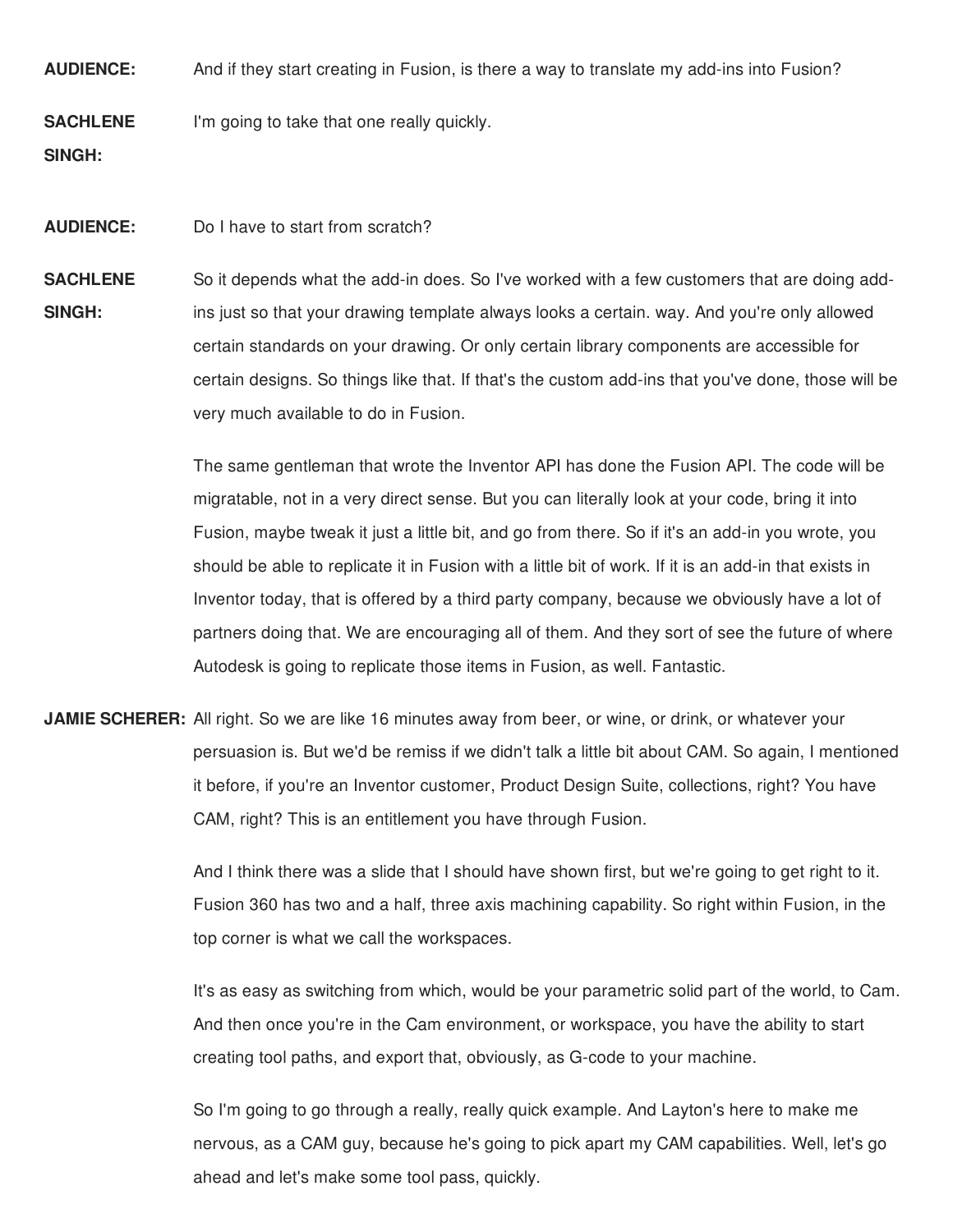So what I'm to do is start a new setup. And inside of Fusion, you know, what I want to do is reference or create tool paths for machining one of these components. So the component that I want to machine-- Oh, come on, projector. We're going to close her. Hold on. Sorry guys. One second.

**SACHLENE SINGH:** How many of you anticipate using or need to create tool paths, and anticipate using machining capability?

**JAMIE SCHERER:** Awesome.

**SACHLENE** That's incredible.

**SINGH:**

**JAMIE SCHERER:** Boom. OK. There we go. So back to some really bizarre panning things that are happening right now.

**AUDIENCE:** It's because you're on Mac.

[LAUGHING]

**JAMIE SCHERER:** Touche. Touche. Maybe. No. Come on. Man, Sachlene, you saw me do this--

| <b>SACHLENE</b> | Yeah. |
|-----------------|-------|
| <b>SINGH:</b>   |       |

**JAMIE SCHERER:** Just a minute ago, right?

**SACHLENE** It's selecting the wrong part for stock.

**SINGH:**

**JAMIE SCHERER:** Yeah, and it's stuck in like pan mode, which is kind of bizarro.

**SACHLENE** Do you want to try to relaunch Fusion maybe?

**SINGH:**

**JAMIE SCHERER:** Yeah, that's what we'll do. Sorry, guys. One second.

**SACHLENE** Once you're connected to the projector it helps to relaunch.

**SINGH:**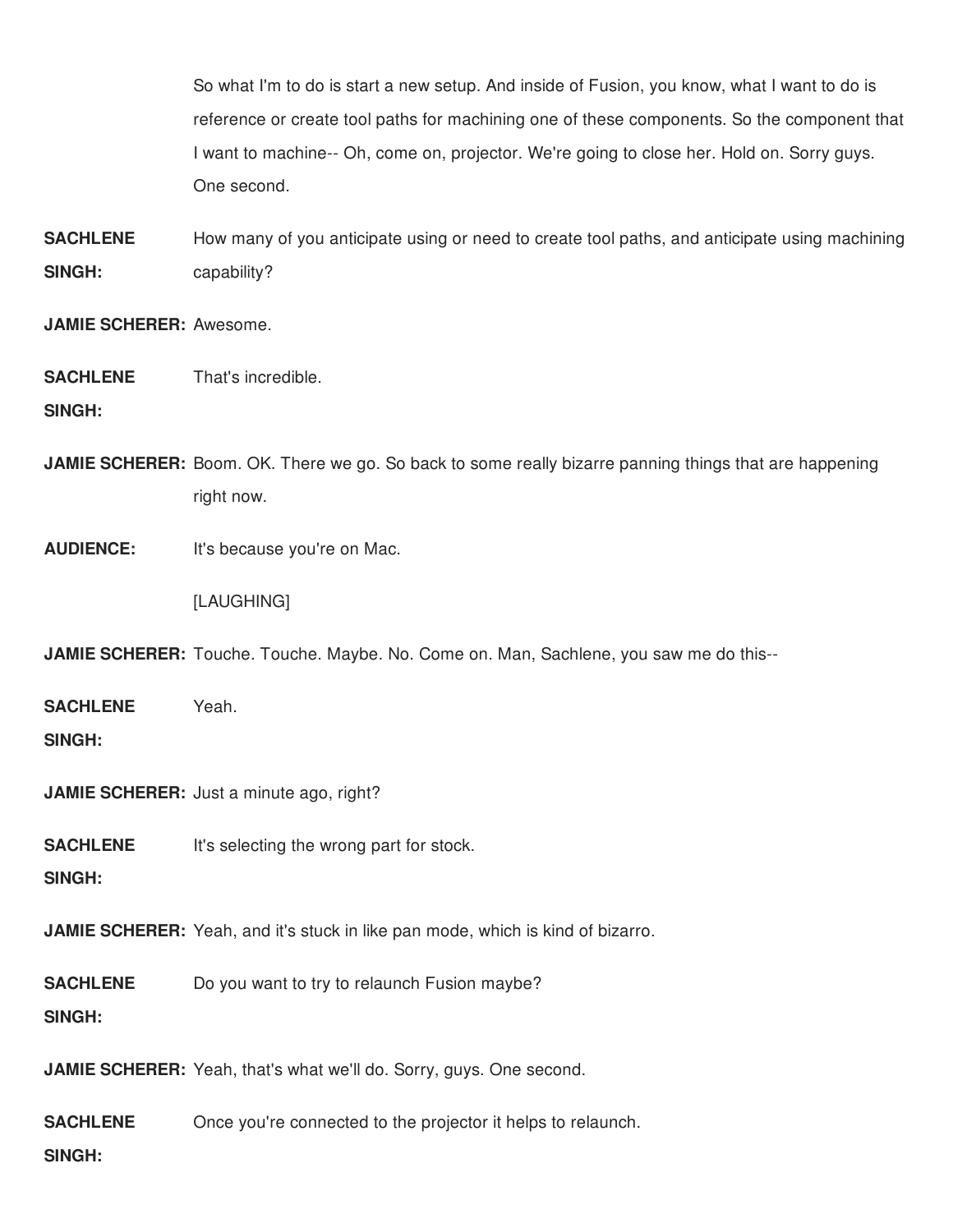**JAMIE SCHERER:** This has been a long week. I'll make an excuse. Let me try that again.

- **AUDIENCE:** One of the major hurdles that I always see, cause I work at a manufacturing facility, and the re-use of data, the re-use of parts, I mean, for new designs. Parts are made that have nothing to do with that, except for the fact that, hey? This plate that I used 5 years ago? I want to use the exact same plate here, same part number, everything. How can you do that in Fusion?
- **JAMIE SCHERER:** So is the question, how do I do that with my Inventor plates that I have today? Or how do you do that if you were to create a new plate in Fusion you want to use in the future.

**AUDIENCE:** Say that I created it in Fusion.

**SACHLENE** I'm going to get the question, while you--

**SINGH:**

**JAMIE SCHERER:** Go ahead, yeah. I appreciate it.

**SACHLENE SINGH:** You have, let's say, project A in Fusion, right? And you've invited five colleagues to it. Those are the people that contribute. Typically projects are organized in a few different ways. Maybe you organize it by customer and there's five things that you made, products that you made for that customer, right?

> Now, all of the sudden you say, well, I have customer B that needs one component from the second design I did for customer A. You could simply copy how many ever components you need from one project to another. That data moves within projects as long as you are the person moving it, and you understand what the permissions of both of those projects are.

**AUDIENCE:** When you're copying it, you're not using the same [INAUDIBLE].

**SACHLENE SINGH:** So very good question. If it's a different project, so customer A, Customer B, and you want to reuse some of this. And the way you're set up is a different project, then you're not re-using. If the way you're set up is it's the same project, but it's different folders, then you absolutely can re-use, and have it be associated back. Now, if at some point you want to break the link of that association, you're welcome to do that too, even within the same project. You have that flexibility. So you have to think a little bit about, how am I using these designs?

> And what are they used for? So a lot of times you actually do want to break that link. Or you do want to take it to a separate project. A lot of times you'll have it be in the same. So different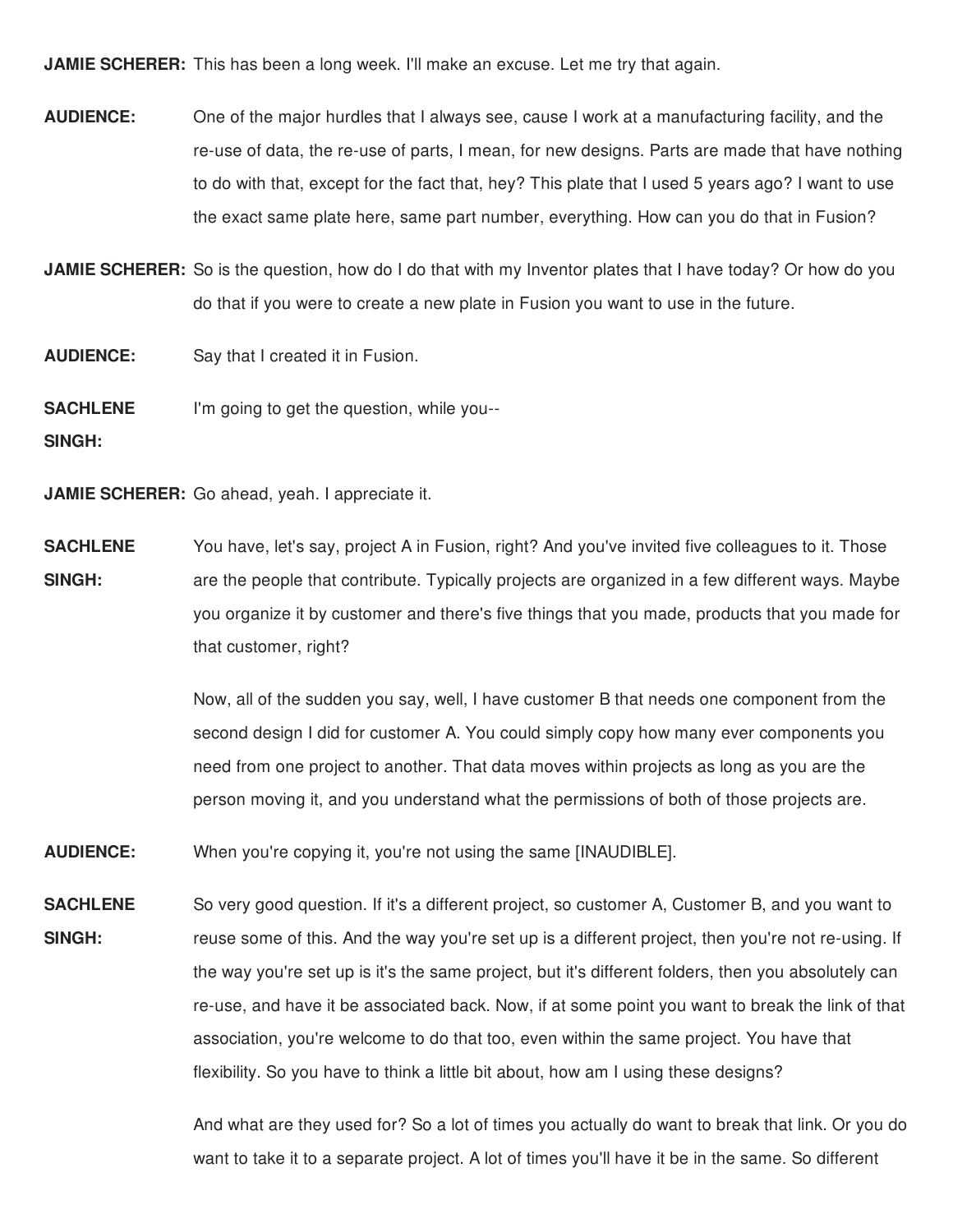ways to solve that problem.

**JAMIE SCHERER:** And that'll get better soon in Fusion, right? There's more functionality coming. All right. So now I'm ready. So I've you know, I've got my part. I want to start creating Toolpaths. I want to machine this.

> And you see I've selected my part and located, you know, my zero, right? I've used the corner of my stock. I'll get that corner of the part. I can even go as far as, you know, modeling a custom stock, right? If you know, we were going to water jet a shape and that's what I was going to machine it from I could absolutely do that.

> So with this new set up I'm going to create two Toolpaths really quickly, in the interest of time. And you'll see, in Fusion we have a list of 2D and 3D strategies for creating Toolpaths. So what I'll do first is, you know, let's just go ahead and create a facing Toolpath, right? I want to take a few millimeters off the top of my stock.

You'll see Fusion comes out of the box with a huge library of tools and the ability to create new tools, right? So if you're a machinist and you're in the room, or if you're working with the machinists back at your office, you know, what we'd want to do is set up your tool library, right? Number them, name them. And then use those, obviously, to create our Toolpaths.

So I'm going to grab my face mill, and say OK. You'll see that in my library, by default, is all of the speeds and feeds that, you know, we've dialed in over a number of years that we like to use with that tool. And I can absolutely adjust them, right? If I wanted to run this at a different spindle speed today. You know, it's all, obviously, here to be adjusted.

I won't go through all of the little tabs. But if you're going to go home and try this out, I'd say the best advice that I was ever given using CAM and Fusion is work left to right, right? And it works. It's pretty logical, right?

I'm going to create my Toolpaths. And even through every path that I'm creating. I'm going to start off with the tool, right? Speeds and feeds like I showed you. What's the geometry that I'm selecting?

Now, I might want to look at clearance height, re-track those type of things. I can start to look at different es and ultimately linking my paths together. But I'm just going to say OK in the interest of time. And you'll see I've created one, right? I've got my facing Toolpath.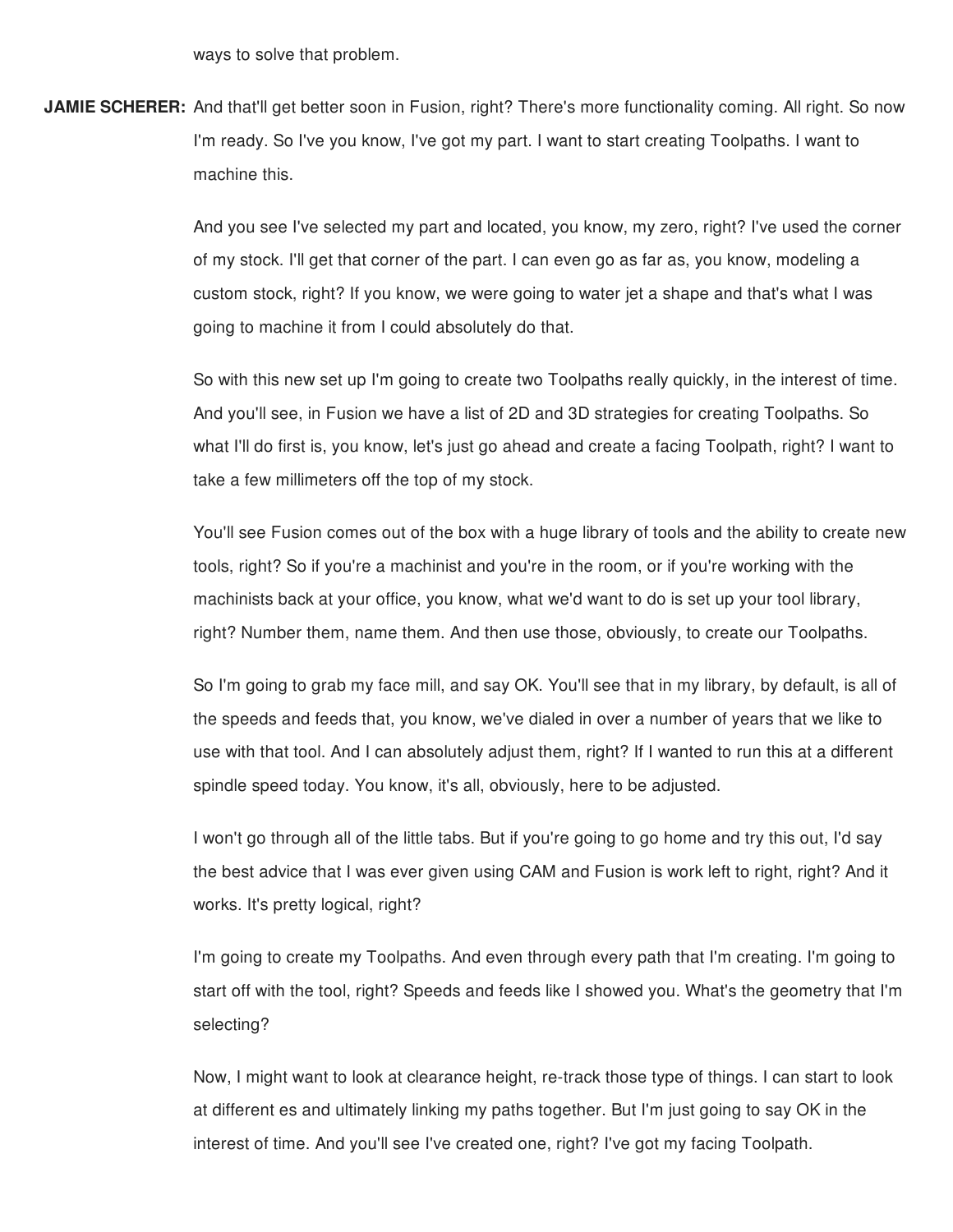And the next thing that I'll do is I'm going to use 3D adaptive clearing inside of Fusion. If you're not familiar with what adaptive clearing is in the HSM Works, or Inventor HSM World, or in Fusion, FYI it's the same tech, right? In all of them. What this allows me to do is, you know, it's a roughing strategy to optimize my tool load, right?

So I'm going to use a adaptive clearing strategy. I'm going to come in here and find, you know, maybe a quarter inch flat end mill. We'll just search through my library. There she is. And again, in the interest of time, I'm going accept the defaults. Those are, you know, the spindle speed, the speeds and feeds that I would typically use.

And you'll see in a matter of seconds even a dummy like me, who's not a machinist, can create Toolpaths, right? So what I've created in just a matter of seconds is, you know, maybe your roughing strategy for this part. And what I'll do now is just see-- if we go into the simulate tools I can now look through.

And we'll put away all the paths and we'll just look at the latest greatest. But I can simulate and go through the Toolpaths that I created, right? So now I might be looking for, you know, is this the right strategy? Am I going to have any interference issues.

One thing that I didn't do before was include any of my fixturing in the selection. There was a dialog that I skipped through but would allow me to add in all of my fixturing so I know that I won't have any interferences there.

So you'll see as this goes through its strategy-- and we'll speed this up just a hair, cause it certainly looks cool when it starts to fly. But now I'm going through and, you know, I'm looking at the roughing strategy for this component. Now, what does this look like-- we'll let it finish first.

#### **AUDIENCE:** [INAUDIBLE]

**JAMIE SCHERER:** Absolutely. Yeah. 3D printing is also a part of the tool set. So you know, what does this look like if I were to maybe take a little bit more time? You'll see in the kind of Toolpaths that are already created, you know, I might have created, you know, one set up to do, you know, the A side of this part. And another set up to do the underside.

> And you'll see, as I go through here, now I've got, maybe a facing strategy. I've got two different roughing strategies for the pockets, right? I'm going to run a contour around the outer edge. I'm going to bore out the holes, drill, and tap, right? All in separate operations.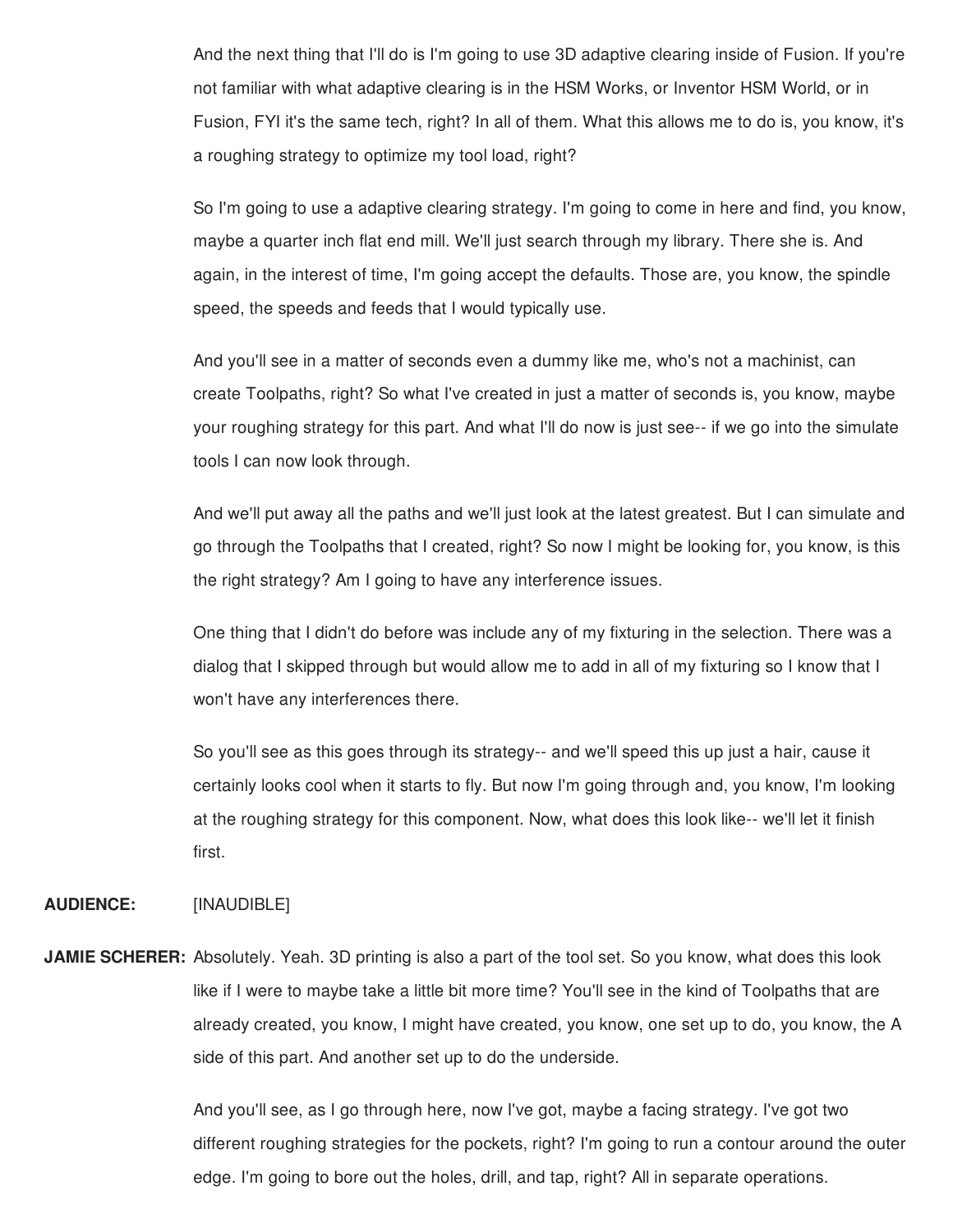And then, you know, if you want to look at maybe a more robust, complete example, with the stock on-- we'll just let that fly, because it's fun. This is the capability that you have today, soon as you go home. If you haven't tried it yet, right?

So from here the more important, or the next important thing to do would be post-process, right? So I can obviously send this directly, you know, to create g-code. If you're not familiar, you're probably all familiar by now. Autodesk is leading the industry in the CAM world.

So when it comes to post-processors there's a huge library. If you just Google, you know, Autodesk CAM post-processors you can kind of look through those that are out there. And they're all accessible to you. Yes?

**AUDIENCE:** Can you add your own?

**JAMIE SCHERER:** Say that again.

**AUDIENCE:** Can you add [INAUDIBLE] post-processor?

**JAMIE SCHERER:** Can I add a--

**SACHLENE SINGH:** You own post-processor?

**JAMIE SCHERER:** Oh, yeah. Absolutely. Yes. And you know, when I talk with customers, will these posts work out of the box? Absolutely. Will they work on your machine out of the box, I don't know.

> So in that case, yeah you'd have to maybe go in there and make some tweaks. I'm going to go ahead and post with the generic costs processor. And we'll just save this locally for a second. And In a matter of seconds, in brackets, there's my g-code, right?

> Yeah you absolutely can edit those posts. And you might have to, depending on it. We have a great relationship with Haas. The Haas generic post is pretty impressive. And I've worked with a customer, and he's like, are you sure? Try it. And it worked, you know, the first time, for him on a super mini mill haas machine. So back to and now we're--

**SACHLENE SINGH:** What's that?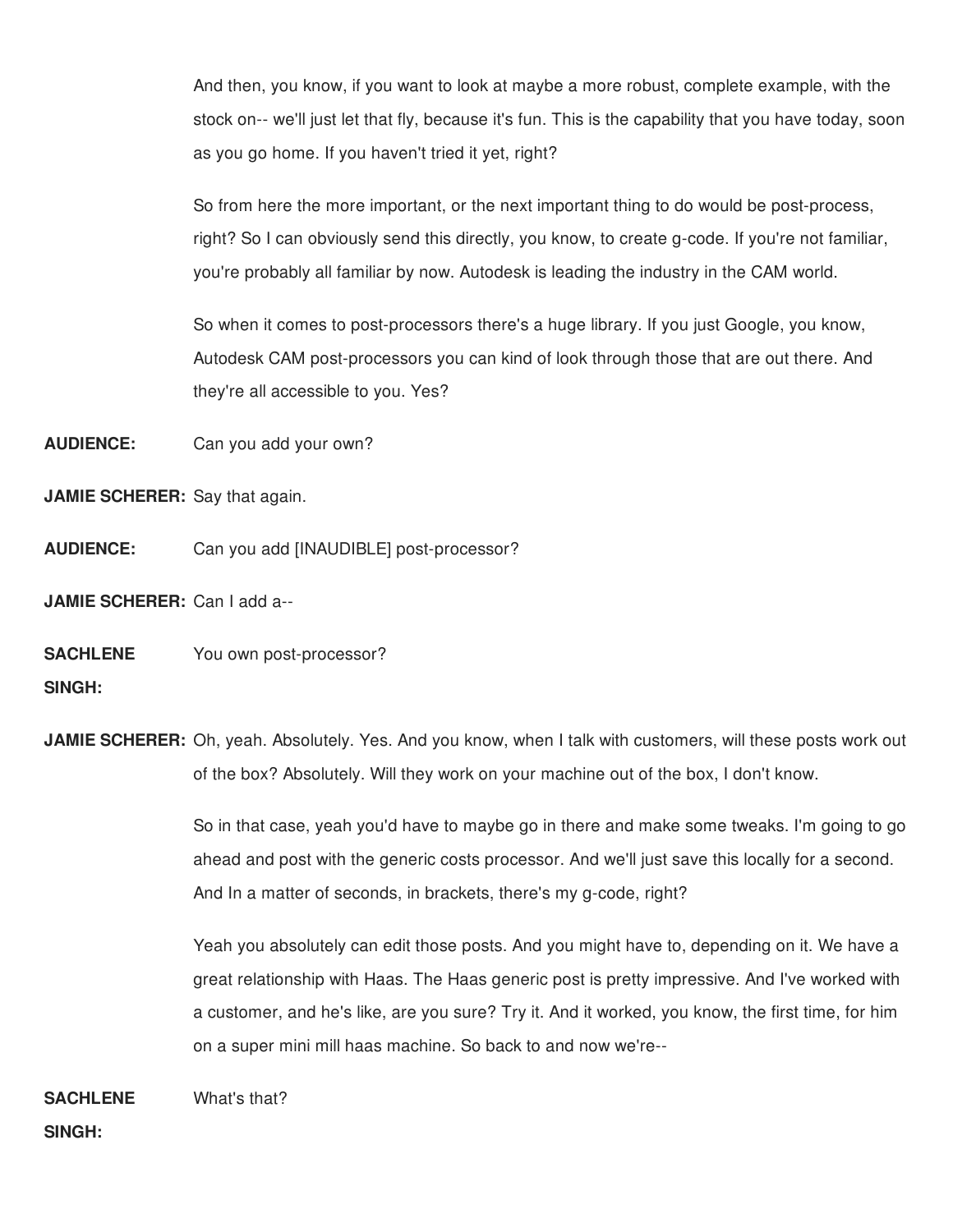**AUDIENCE:** Can you [INAUDIBLE]?

**SACHLENE SINGH:** There's a lot of different partnerships. So there's Haas, there's Tormach, there's Othermill. So I mean, you could scale up.

**JAMIE SCHERER:** So now in super fast forward mode, because we've got about five minutes, so what do you have today? The four that you see on the top, additive manufacturing, which this gentleman asked about. Turning, water jet, laser, plasma, two and a half, and three axis are in Fusion 360.

> So that's a part of the entitlement for all the Inventor customers that we talked to before. And what just was announced was Fusion 360 Ultimate, which will be a subscription offering, which has probing, three plus two, four, and five axis capabilities.

**SACHLENE SINGH:** Thank you. So there's two tiers of Fusion. The top tier was just announced two weeks ago. The Fusion 360 Tier, which is the lower tier is what all of you should have access. The general rule of thumb is 80% of our users need the basic tier Fusion.

> And then there's Fusion Ultimate. So the 20%, that's the outlier that needs the five axis simultaneous, that need some of that capability, would be using-- and that's true across the board for simulation, for CAM, for a lot of the other capabilities that are in Ultimate.

**JAMIE SCHERER:** So there's a couple of more things that we just want to introduce you to, see you know when you go home that you have these capabilities. Simulation's another great example. So if you're an Inventor customer. Not an Inventor Pro customer, this is a great benefit, right? If you're an Inventor pro customer, there's even more benefit that you'll get out of Fusion.

> So just like before, the four that you see on top, linear stress, modal, thermal, and thermal stress are all in Fusion 360. So if you have Inventor you have thermal, and thermal stress today, right? If you have Inventor Pro that's what you wouldn't have in Inventor. What?

Back to the Fusion Ultimate topic, the bottom four that you see are in Fusion Ultimate. So you know, any one of those bottom four, right? Buckling, event simulation, non-linear, are \$20,000, \$30,000 offerings, right? Out there in the FEA world. They're inside of Fusion Ultimate.

So again, think of that as another benefit to, you know, Fusion maybe in the future. If you need that capability, it's inside of Fusion Ultimate. But even today, linear, modal, thermal, and thermal stress. You guys already have it as an entitlement.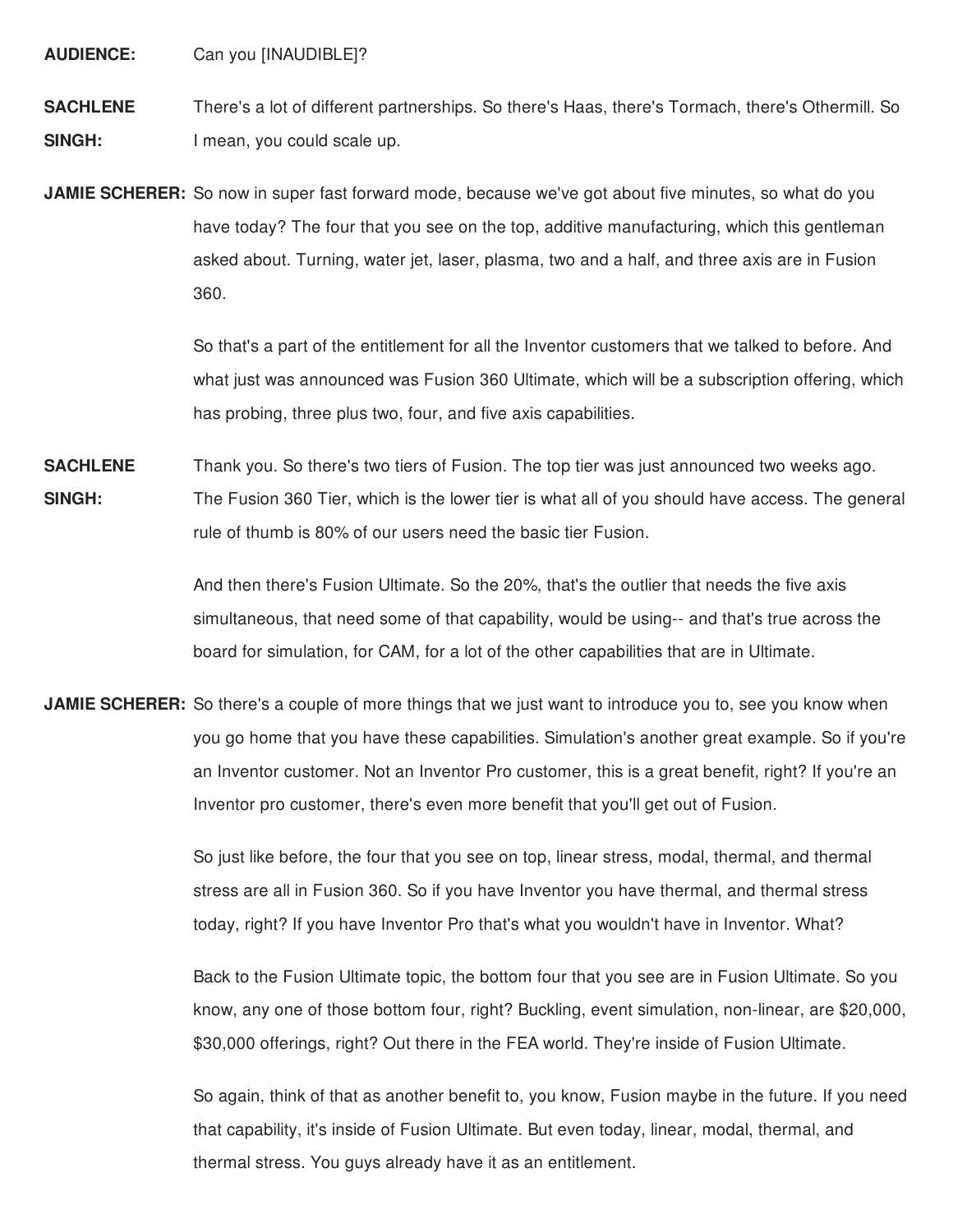**SACHLENE** Add to that, cloud solving so you're not--

## **SINGH:**

**JAMIE SCHERER:** Thank you. Yes?

**AUDIENCE:** That's like a hell of a simulation mechanical figure.

**SACHLENE** Yep.

**SINGH:**

**JAMIE SCHERER:** Yep. And it's the Nastran Solver that is doing it. Yeah. So huge value. You know, at the value side, or the cost-- I talk with brand new customers all the time that look at Fusion and say,

> I mean, any one of the things that we've talked about so far, whether it was five axis machining, or three axis machining, or non-linear, or event simulation, right? I mean they're all huge value adds.

And you know, the ones that we've talked about so far you have access to. And some of the more advanced manufacturing or advanced simulation pieces are just announced in that Fusion 360 Ultimate tier.

**SACHLENE** Up Yep. These are independently--

**SINGH:**

**AUDIENCE:** [INAUDIBLE]

**JAMIE SCHERER:** Say that again?

**AUDIENCE:** Included in our subscription today?

**JAMIE SCHERER:** Included in your subscription today is Fusion 360.

**SACHLENE SINGH:** Yep. So that's the top four, here. Stimulation, mechanical. Yes. It's in the logs. And each of these products standing independently as the desktop version is \$10,000. You're paying nothing for it. Zero dollars.

> Just to go over the price point for Fusion Ultimate. We announced that two weeks ago at-- Correct me, Jamie, is it \$1500?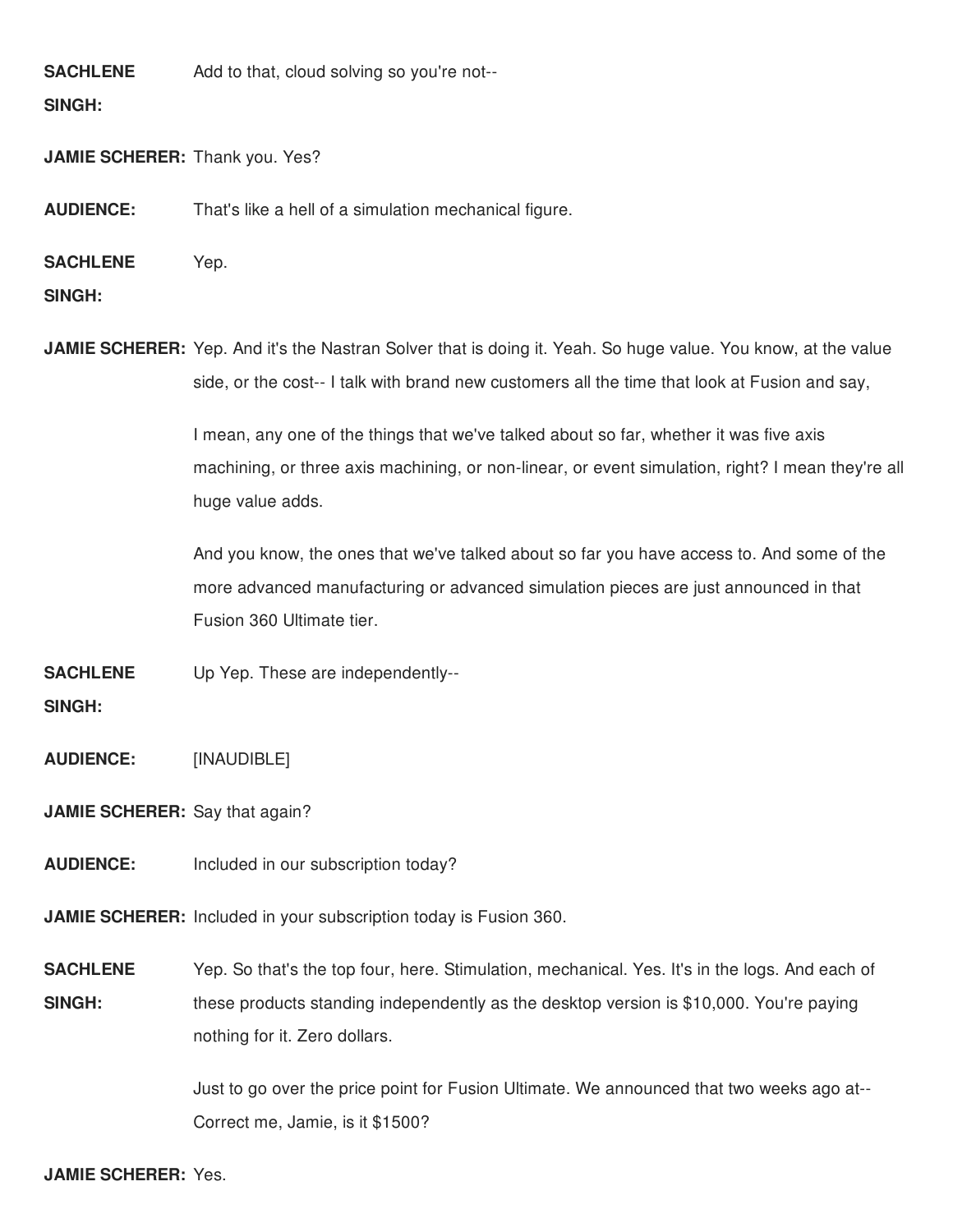**SACHLENE SINGH:** Annually. So that's \$1500 per user, per year. And that's ultimate talk to your functionality. So five axis simultaneous. All of that simulation that you just saw. And so much more.

> Do you want to go through this video? Should we? How many people here are interested in simulation? Is it OK if we fly by this video? Do you kind of understand what the capability is within the tool? We have a few more things to cover. Thank you.

**JAMIE SCHERER:** Yeah we're going to jump ahead.

**SACHLENE SINGH:** Rendering. I'm not going to do the demo. I think we have like three minutes left. So rendering is another huge capability available within Fusion. I already touched on the point that add to that, that you can cloud render, not use your local resources, and all of the sudden, huge, huge benefit, right?

> I want to point out that I've mentioned cloud solve for Fusion. And cloud render for Fusion. With your subscription offering that you have Fusion with maintenance you have 100 Cloud Credits. As you use cloud capabilities you burn Cloud Credits.

And so if you run the simulation, depending on the size of the simulation, the size of the render, Fusion is going to tell you before you run it how many Cloud Credits you're going to use. So 100 will probably last you about 20 really good renderings. Probably the same number of decent sized simulations. Just to give you an idea.

So that's a pay as you go model, right? You get access to this functionality. And you very much have the option to solve locally. If that's what you choose to do. It does not cost you anything. If you choose to use the cloud that does cost you Cloud Credits.

And that's how that goes. Cloud Credit is Autodesk currency that we created that you could equate one Cloud Credit to \$1. So think of it as, it costs you \$5 to run a kick ass render, right?

Let me show you some kick ass renders. This is a rendering that one of our users sent to the cloud. Our cloud rendering product development team. I literally went to them at the mothership and I said, show me some of your best renderings. Show me what some of your customers have done that you've gotten.

And this is some of the stuff that they sent over to me. So again, all of these are renderings. Very much capable. You're running fusion 360. And you're being able to render in the cloud.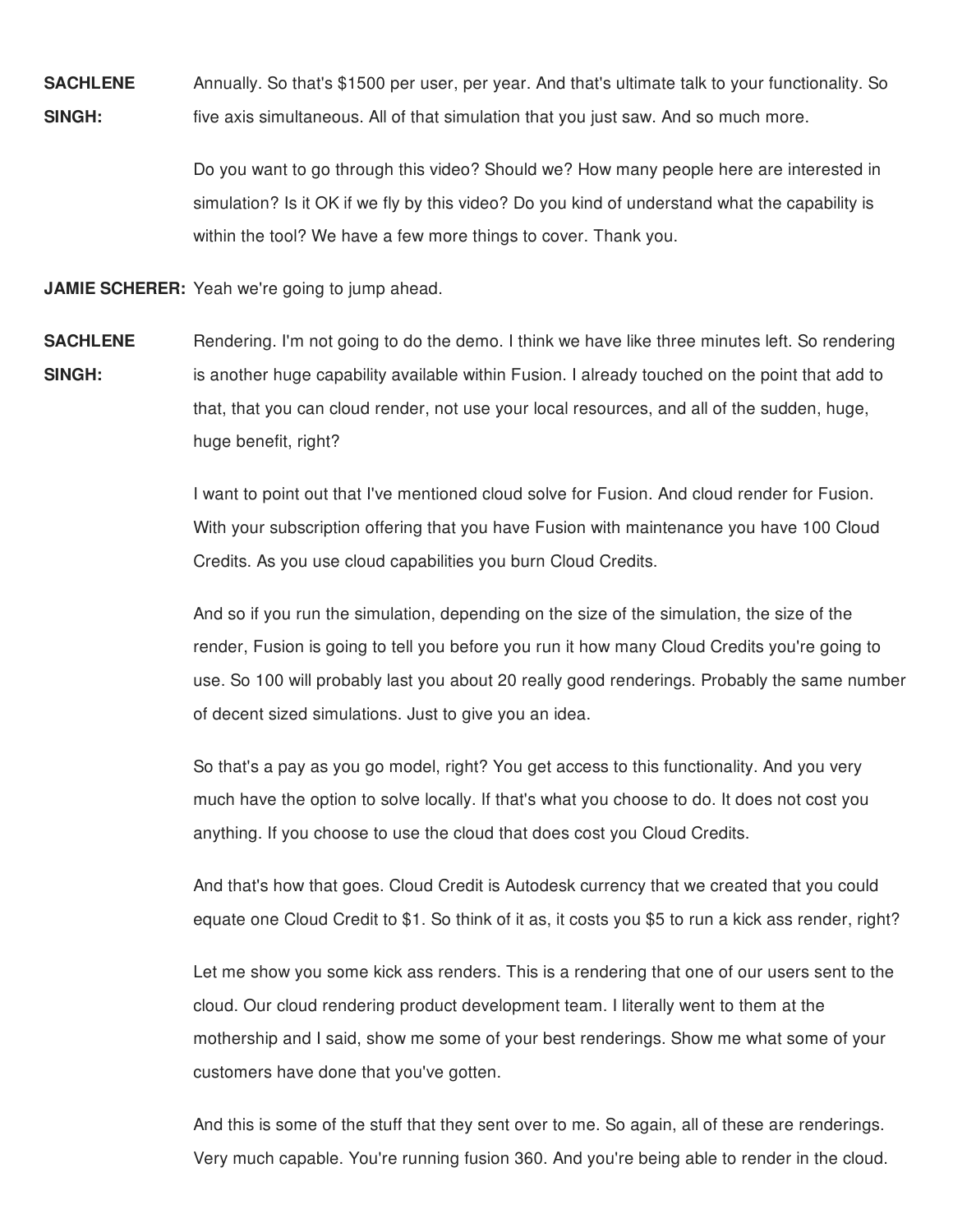**JAMIE SCHERER:** So the biggest benefit that I've seen with cloud rendering is if you do any type of visualization today it's typically a linear process, right? I'm going to hit render. It's going to retrace at some point between one and an hour I've got the image I want. And then I start to rotate it and I start my second view. I change the material and I do my third view.

> So what happens when you've got a meeting in 15 minutes and you need to bring six renderings, right? You are stuck in a linear battle of making each one of those renderings.

With the cloud renderer in Fusion you set up your shot, lighting, materials send it to the cloud. Set up the next one. Send it to the cloud. Next one. Next one. Send it to the cloud. And then in the parallel process, in 10 minutes you get back all six renderings, as opposed to waiting for each one of them to render. So a huge benefit, if, you know, you do any type of visualization. Do you want to--

**SACHLENE SINGH:** Yeah.

- **JAMIE SCHERER:** We're right at the top. So we've got some forward looking kind of topics, if you're interested in what's coming in Fusion. But we're also right up at the top of the hour. Should we take questions?
- **SACHLENE SINGH:** I'm going to go over the concept, especially just for these ones, really quickly. Just so everybody understands what they are. Branching and merging. How many people here understand what that is? So I spoke about a project. You have a file. You shared it with five other people. One person's working on, let's say, the electronics. Another person's working on the enclosure.

All of the sudden you are not in a situation where you have to say let me-- you have to check out a file while the other person waits to work on it, or goes to work on something else, right? If you're looking to meet a deadline, or if you're working on a timeline you could simultaneously work on the same file.

It's called branching and merging, right? So you basically branch the file. Whatever version you need to branch it at. And you say, all right. I'm going to take this branch and go work on this specific part of the assembly. And then you say, all right, I'm going to work on this. Once you're done, you merge it. And both of the branches come together, create the latest version. And all of those changes incorporated.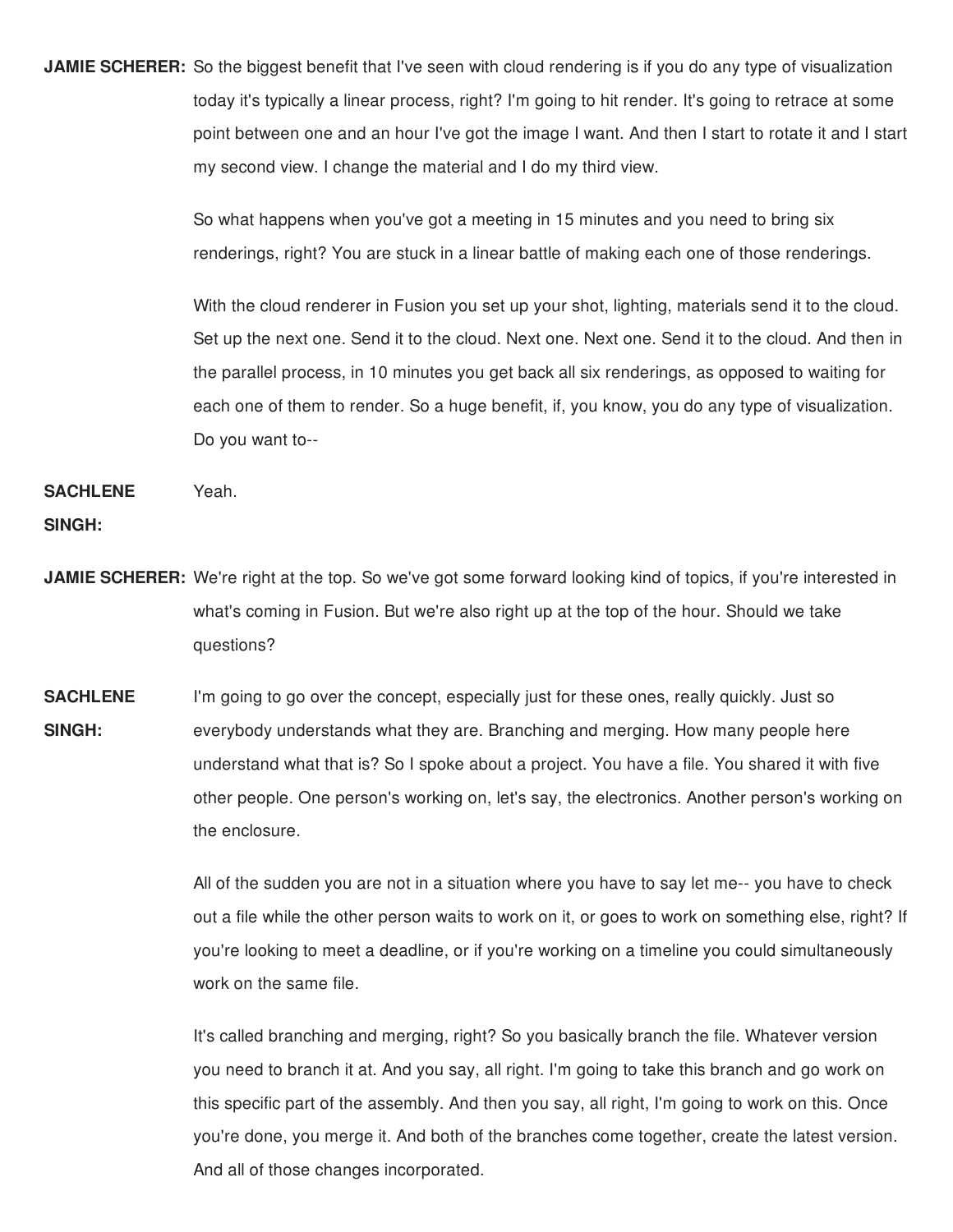The point being, you could work on the same exact design at the same time. If there are clashes when you are merging it will go through them and ask you to say, make a choice, which one you want to keep, which one you want to lose. But it works really, really well.

Or if you want to explore design concepts. Branch A. Let's try this out. Let's try what this shape looks like. Branch B. Let's try what this looks like. How many branches you want, whatever you decide you like. You like this of branch A, that Branch D, merge it together, and you've got what you want your design to look like. It's branching and merging.

Shape optimization and generative design. It's been explained a few different times in the keynotes. It is a way to have the computer do your work for you. It is a way to have the computer generate design based on the requirements that you have specified.

So it is a simulation technique. Given that you have a bracket, you have certain mounting points, you need to be, you know, flat on one side, for example. And then you say, all right, what are my options of being able to create this bracket? Design this bracket?

And the computer will come back and say, based on the laws that you've given me and the fixtures that you've given me, these are the various different options that you have to be able to optimize this bracket, right? And then you take that design. You say, all right. I can keep this. I can lose that. This is what I can work with.

And so you let the computer kind of do the design for you. Carl Bass, our CEO, likes to say, CAD stands for computer aided design but computers really never aided us in our design, you know, of course, right to the point where it's doing the design for you. So that's what shape optimization generative design is.

You're lightweighting through this capability. So you're lightweighting in a few different ways. You're optimizing the shape. Another way to lightweight is create lattice structures that have the same structural property but are like lightweighting your object. And you might have seen that in a few exhibits in the exhibit hall, as well. So those are the concepts. Gonna fly by video.

**JAMIE SCHERER:** I think we should jump.

**SACHLENE** Yeah I'm jumping.

**SINGH:**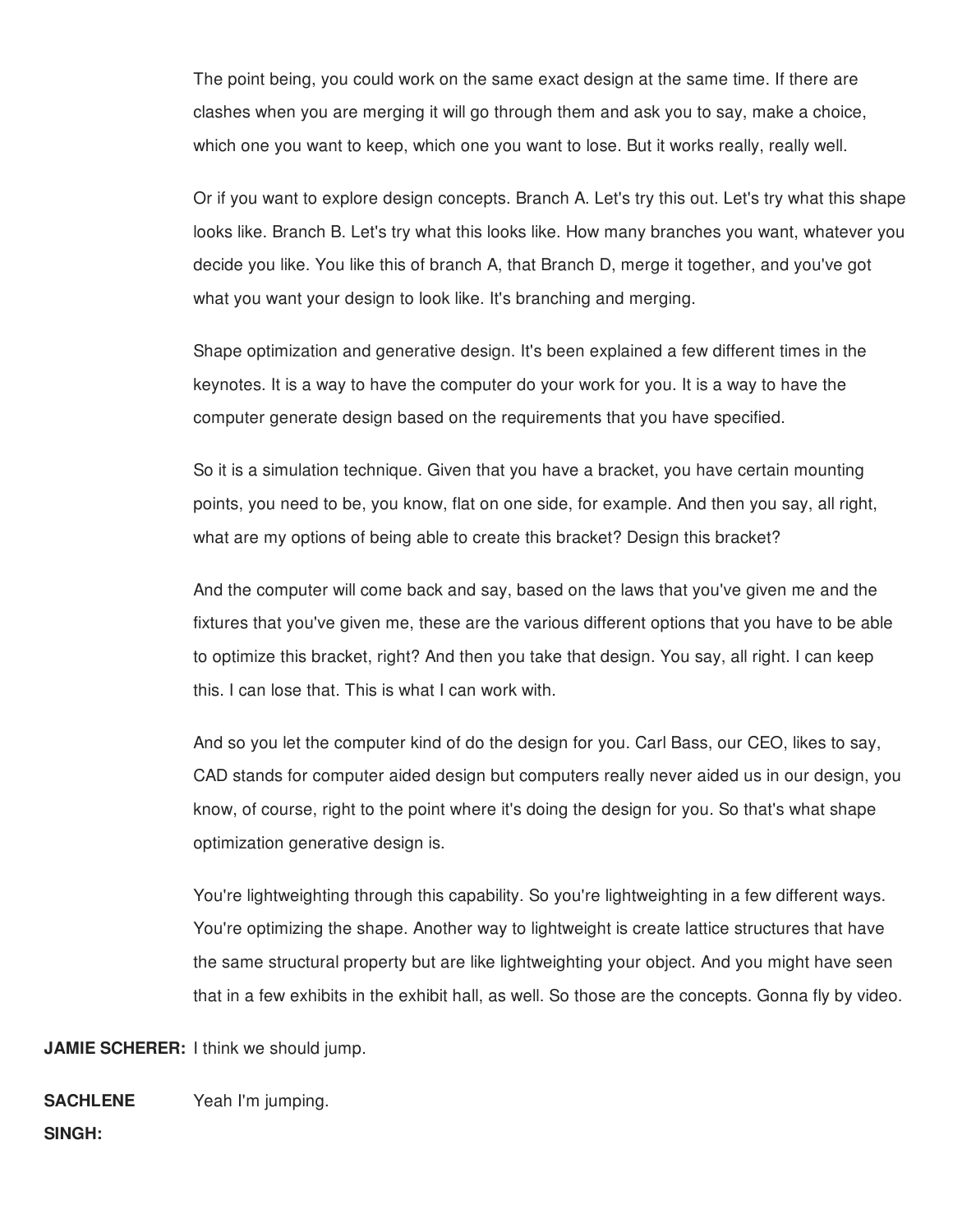**JAMIE SCHERER:** Because you guys have been wonderful. And this is the last thing that you're here to do at AU before beer.

**SACHLENE** So sheet metal is coming soon.

**SINGH:**

**JAMIE SCHERER:** Sheet metal's coming. It's going to be inside of Inventor. I'm going to talk really fast. E-CAD integration is coming inside of Fusion 360. You saw a little bit of that in Steve Hooper's video, presentation, I should say. Browser. Fusion will be browser based soon, shortly.

**SACHLENE** There's a question right there.

**SINGH:**

**AUDIENCE:** When is [INAUDIBLE] dependent?

**JAMIE SCHERER:** Not soon enough. I don't know. Do you know?

**SACHLENE SINGH:** It's a little bit later in the--

**JAMIE SCHERER:** Yeah, it's not--

**SACHLENE** I'm sure it will come. But it's a little bit later in the schedule.

# **SINGH:**

**JAMIE SCHERER:** That's a good question. It's not there yet. And it's not tomorrow, unfortunately. Yeah. Good question. Yes?

**AUDIENCE:** So they're working on model-based definition in Inventor?

## **JAMIE SCHERER:** Yes.

**AUDIENCE:** That's what they're working on in Fusion as well?

**JAMIE SCHERER:** It's another one of those that in time, but I don't think in the short term. But the model definition in Inventor that's coming is pretty awesome. If you've seen it, it's great.

**SACHLENE SINGH:** I'll put it this way. If Autodesk was putting time and resources into developing anything for Inventors, it will show up in Fusion very soon.

**JAMIE SCHERER:** Any other questions? No/ All right. This is the--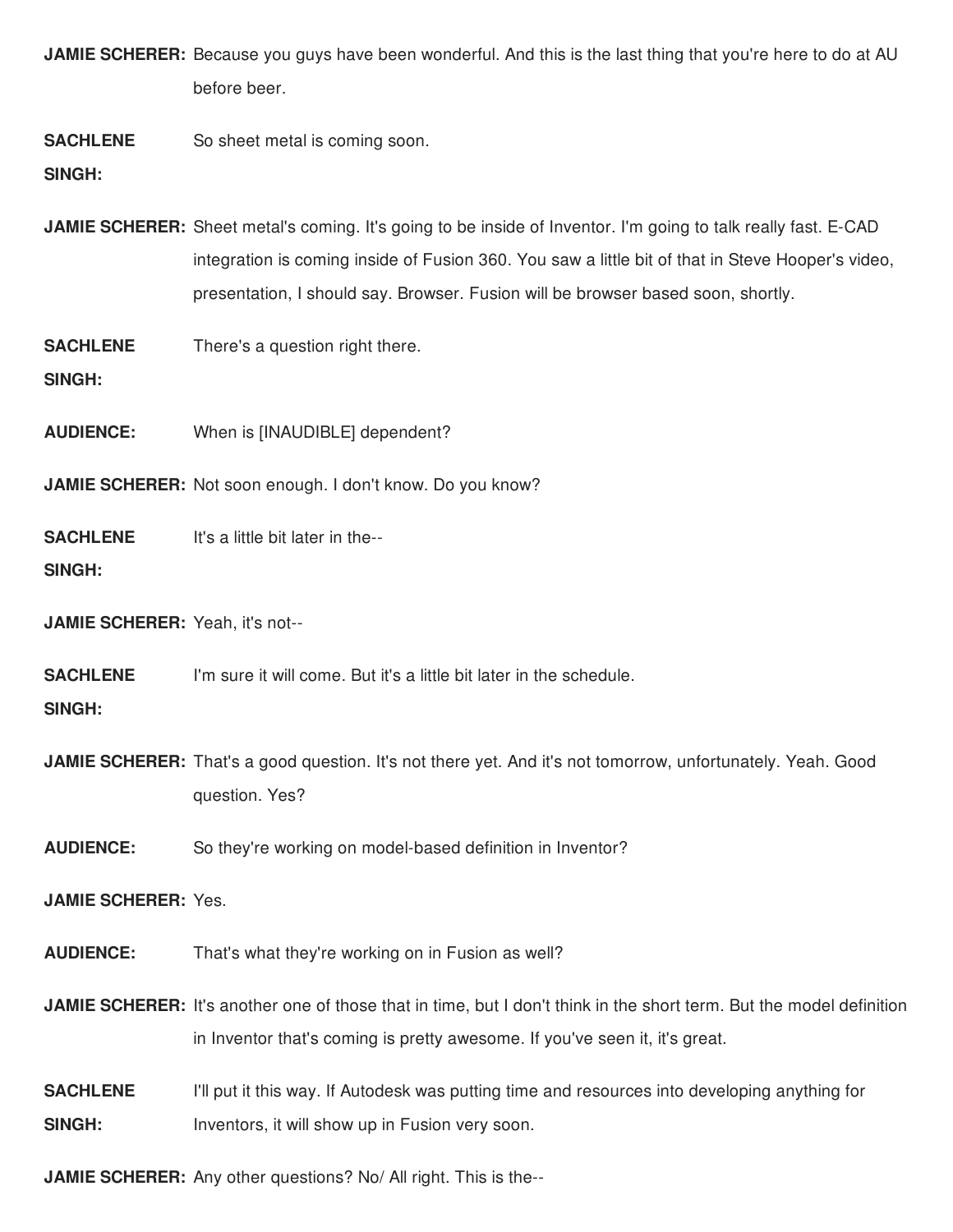**AUDIENCE:** [INAUDIBLE]

**SACHLENE** Which one?

**SINGH:**

- **AUDIENCE:** Laser cutting.
- **SACHLENE** Laser cutting?

**SINGH:**

**JAMIE SCHERER:** Laser cutting is in Fusion 360.

**AUDIENCE:** The [INAUDIBLE].

**JAMIE SCHERER:** Yes. Yep. Yeah, the entitlement that you have today is there.

**AUDIENCE:** And the five axis is too?

**JAMIE SCHERER:** Five axis is in Ultimate.

**AUDIENCE:** Is it going to have nesting capabilities?

**JAMIE SCHERER:** Yes. There's even-- I think there's some apps, some third party partners that have created some types of things. I could be wrong. But it is coming. As part of that sheet metal project, there's going to be-- Yeah. And as you all know, right? We have these tools. And it's becoming increasingly easier.

> That's why we built Fusion. We have this new platform. We can start plugging things in, like the TruNest capabilities, right? Like the Nastran Solver, like you know, the CAM capabilities, which are already there. So that's a benefit. That's one that's going to be with that sheet metal project.

**AUDIENCE:** [INAUDIBLE] flat pattern or five axis?

**SACHLENE** Flat pattern.

**SINGH:**

**JAMIE SCHERER:** Flat pattern. Yeah.

**SACHLENE** Laser cut, water jet, so two axis. And anything five axis is Ultimate.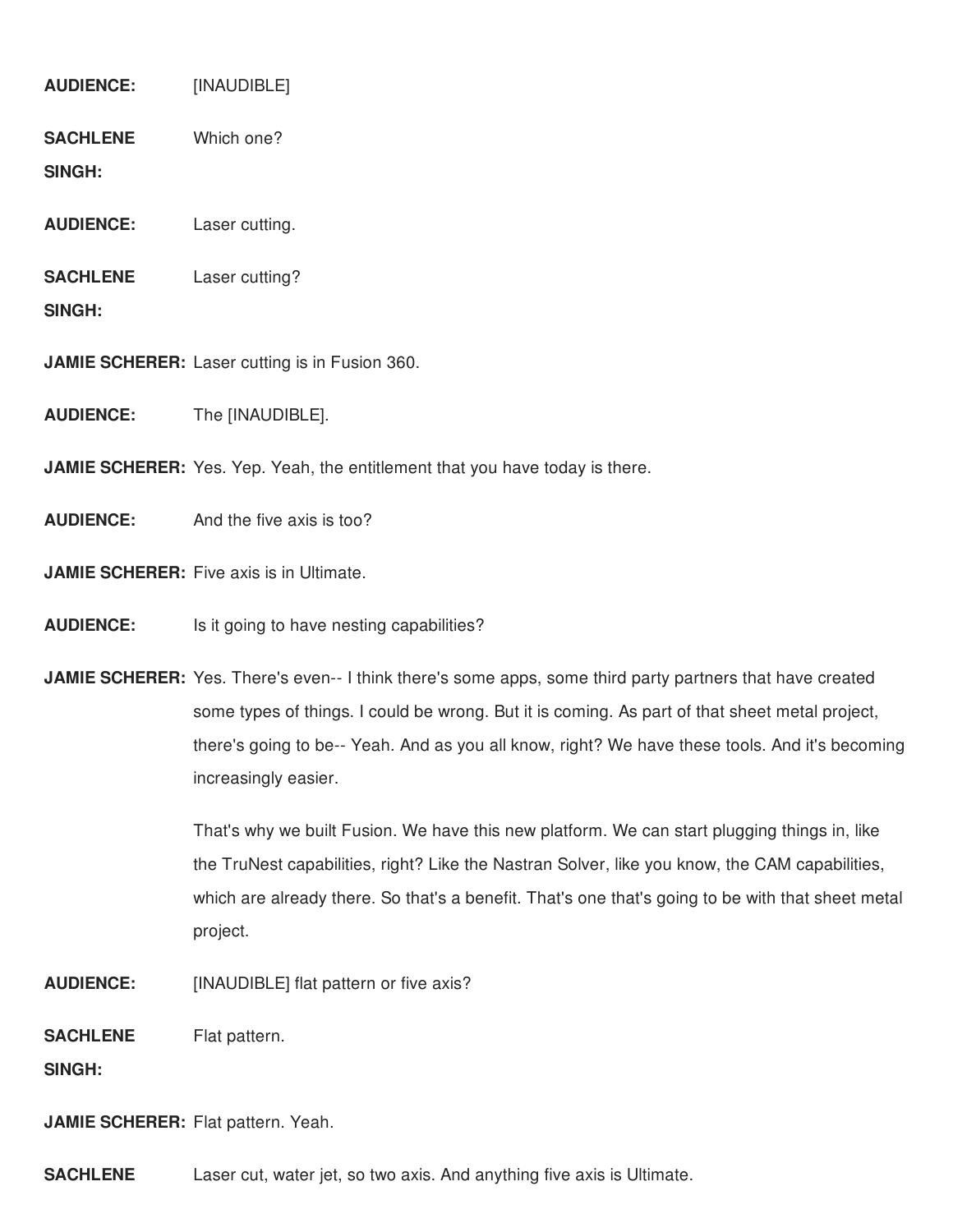## **SINGH:**

**AUDIENCE:** [INAUDIBLE]

**SACHLENE** Laser cutting? I'm not entirely sure. I'm going to have to find that out.

**SINGH:**

**JAMIE SCHERER:** I'll give you my card. We can get someone to answer that question for you, if you want to know more.

**SACHLENE SINGH:** So basically, to summarize, there's a lot of different functionality that's available within the suite of tools that you have. Inventor offers a lot. We showed you a comparison matrix. There was enough that Inventor offers that Fusion does not have today. There's a lot that Fusion offers, because it's built up differently from the ground to encourage certain things, like collaboration, innovation, be able to reduce any overhead, that Inventor is not built to do as well.

> So the idea was to highlight the advantages that you have in the workflows. It enables for you, specifically, to have both the tools in the box, which you do. So you need to get back out there. You absolutely need to start using both those tools. Figure out how they're adding value to your workflow and how you're going to go out and use them.

> I am going to say, if it's not been apparently clear in the direction Autodesk is going in the keynotes, and how everybody speaking, Fusion is what the future of Autodesk looks like. That is where a lot of effort is going into. Inventor is absolutely an established, and a mature product. But if you want to understand what the future looks like, how does a company like Autodesk stay competitive, and that's a move that we absolutely have to make.

So this is a good time to make sure that you're comfortable with both the tools, that you're starting to use both of them, and you're making sure that you're using the advantages that both have over each other. Yes?

**AUDIENCE:** What integration with 3DS Max will there be?

**JAMIE SCHERER:** So funny you ask. I was talking with a gentleman named Chip Weatherman. He's one of the Max product managers. He told me you know, I don't know, some mock of being able to take joints, so you know, think constraints like in Inventor, from Fusion, directly into Max. And it would be an automatically rigged up object. So that's not there today. But it's coming. I hate that we have to say it's coming so much. But it's definitely something that we're working on.